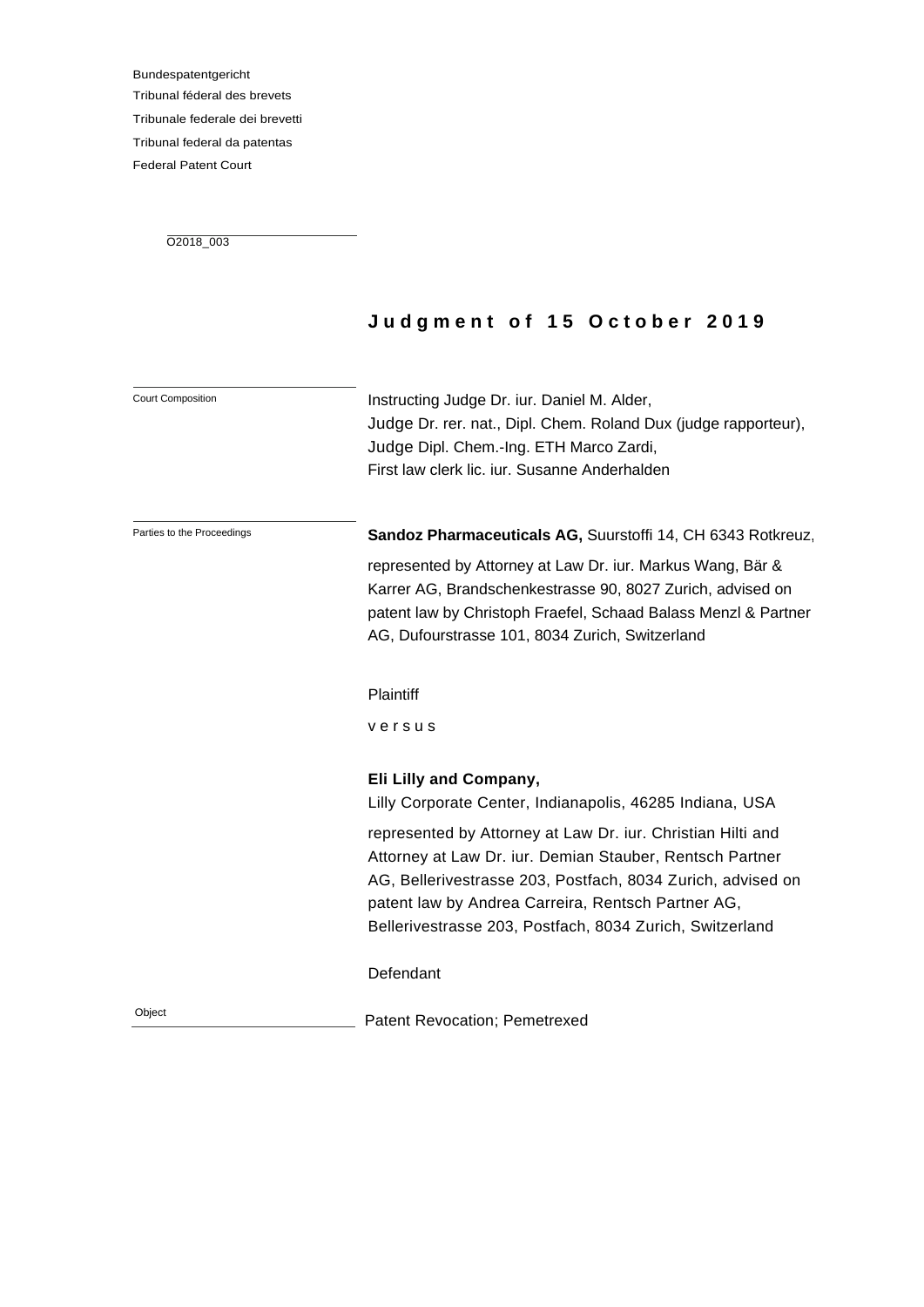The Federal Patent Court considers:

History of the Case

# **1.**

On 1 February 2018, Plaintiff filed the present action for revocation of the patent with the following prayer for relief (act. 1):

- "1. That the invalidity of the Swiss part of EP 1 313 508 be found.
- 2. Everything with costs and expenses to be borne by Defendant, including the expenses incurred by the patent attorney."

### **2.**

In its statement of defense of 3 May 2018, Defendant requested that the action be dismissed and that all costs and expenses be borne by Plaintiff (act. 7).

# **3.**

At the preparatory hearing of 9 July 2018, no agreement could be reached (act. 18).

### **4.**

The reply was filed on 24 September 2018 with no changes to the prayer for relief (act. 22).

### **5.**

On 30 October 2018, Plaintiff submitted new facts and evidence (act. 26).

### **6.**

In its rejoinder of 14 November 2018, Defendant filed the following alternative requests (act. 30):

### **"1) Alternative request 1**

1. Use of pemetrexed disodium in the manufacture of a medicament for use in combination therapy for inhibiting tumor growth in mammals wherein said medicament is to be administered in combination with vitamin B12 or a pharmaceutical derivative thereof and after the administration of vitamin B12 or a pharmaceutical derivative thereof, said pharmaceutical derivative of vitamin B12 being hydroxocobalamin, cyano-10-chlorocobalamin, aquocobalamin perchlorate, aquo-10-chlorocobalamin perchlorate, azidocobalamin, chlorocobalamin or cobalamin.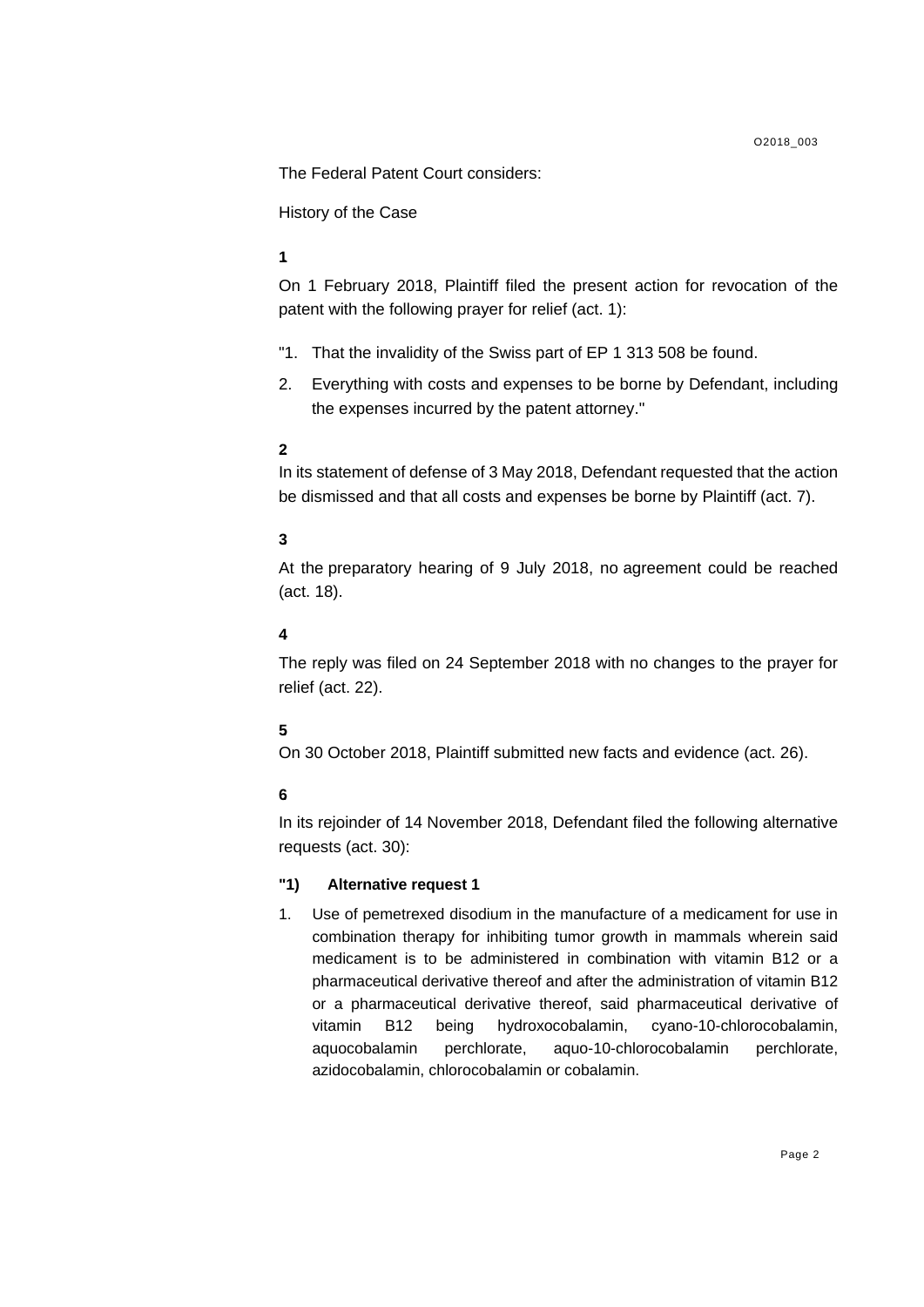1. Use of pemetrexed disodium in the manufacture of a medicament for use in combination therapy for inhibiting tumor growth in mammals wherein said medicament is to be administered in combination with vitamin B12 or a pharmaceutical derivative thereof and a folic binding protein binding agent, and wherein the medicament is to be administered after administration of the vitamin B12 or pharmaceutical derivative thereof, said pharmaceutical derivative of vitamin B12 being hydroxocobalamin, cyano-10 chlorocobalamin, aquocobalamin perchlorate, aquo-10-chlorocobalamin perchlorate, azidocobalamin, chlorocobalamin or cobalamin, and wherein the folic binding protein binding agent is selected from folic acid, (6R)-5 methyl-5,6,7,8-tetrahydrofolic acid and (6R)-5-formyl-5,6,7,8-tetrahydrofolic acid or a physiologically available salt or ester thereof.

#### **3) Further alternative request 3**

1. Use of pemetrexed disodium in the manufacture of a medicament for use in combination therapy for inhibiting tumor growth in mammals wherein said medicament is to be administered in combination with vitamin B12 or a pharmaceutical derivative thereof and a folic binding protein binding agent, and wherein the medicament is to be administered after administration of the vitamin B12 or pharmaceutical derivative thereof and the medicament is to be administered after the folic binding protein binding agent, said pharmaceutical derivative of vitamin B12 being hydroxocobalamin, cyano-10-chlorocobalamin, aquocobalamin perchlorate, aquo-10-chlorocobalamin perchlorate, azidocobalamin, chlorocobalamin or cobalamin, and wherein the folic binding protein binding agent is selected from folic acid, (6R)-5 methyl-5,6,7,8-tetrahydrofolic acid and (6R)-5-formyl-5,6,7,8-tetrahydrofolic acid or a physiologically available salt or ester thereof.

#### **4) Further alternative request 4**

1. Use of pemetrexed disodium in the manufacture of a medicament for use in combination therapy for inhibiting tumor growth in mammals wherein said medicament is to be administered in combination with vitamin B12 or a pharmaceutical derivative thereof and a folic binding protein binding agent, and wherein the medicament is to be administered after pretreatment with vitamin B12 or a pharmaceutical derivative thereof followed by the folic binding protein binding agent, and wherein the medicament is to be administered after the folic binding protein binding agent, said pharmaceutical derivative of vitamin B12 being hydroxocobalamin, cyano-10-chlorocobalamin, aquocobalamin perchlorate, aquo-10-chlorocobalamin perchlorate, azidocobalamin, chlorocobalamin or cobalamin, and wherein the folic binding protein binding agent is selected from folic acid, (6R)-5 methyl-5,6,7,8-tetrahydrofolic acid and (6R)-5-formyl-5,6,7,8-tetrahydrofolic acid or a physiologically available salt or ester thereof.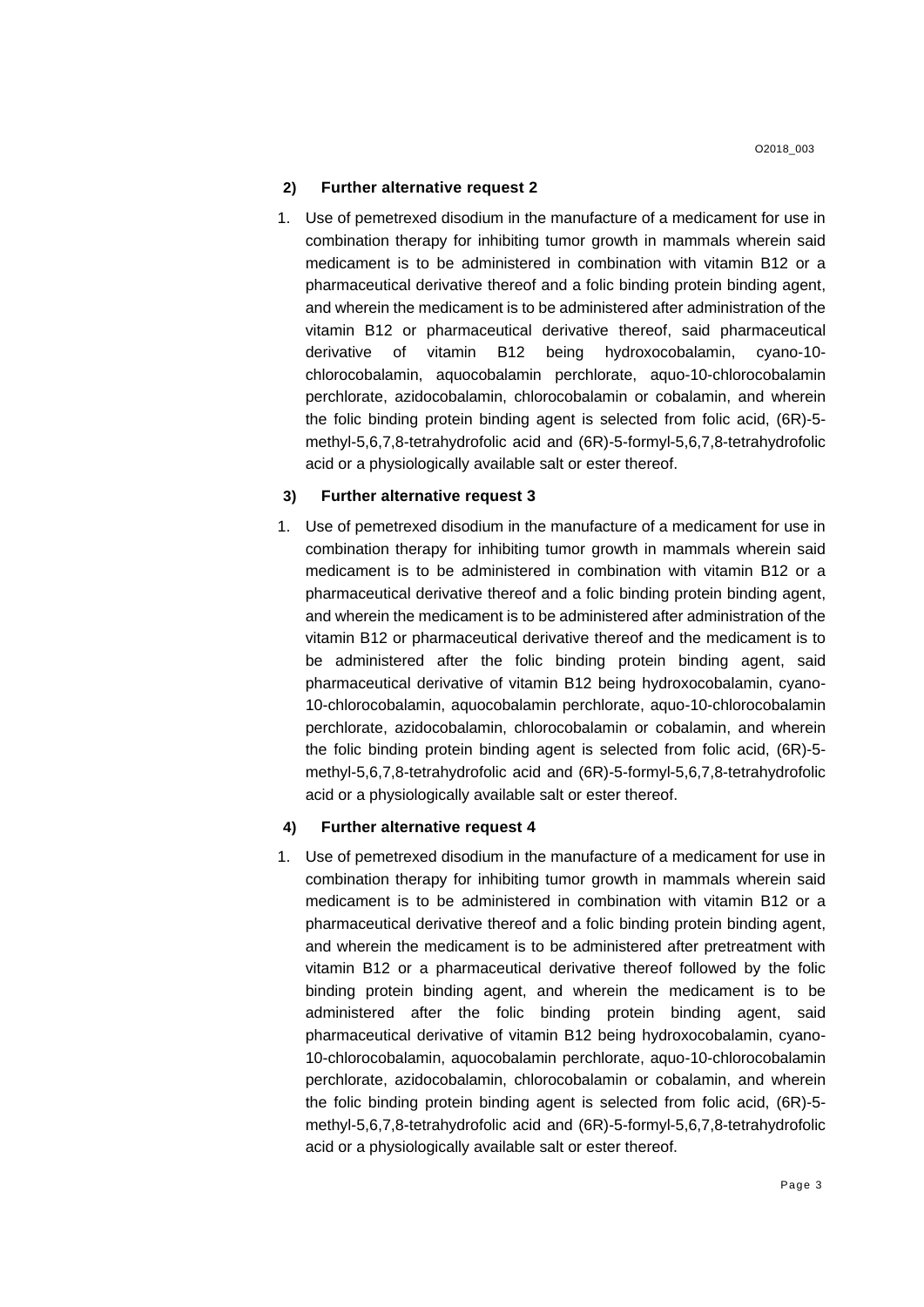1. Use of pemetrexed disodium in the manufacture of a medicament for use in combination therapy for inhibiting tumor growth in mammals wherein said medicament is to be administered in combination with vitamin B12 or a pharmaceutical derivative thereof and a folic binding protein binding agent, and wherein the medicament is to be administered after pretreatment with the vitamin B12 or a pharmaceutical derivative thereof followed by the folic binding protein binding agent, and wherein the medicament is to be administered after the folic binding protein binding agent, said pharmaceutical derivative of vitamin B12 being hydroxocobalamin, cyano-10-chlorocobalamin, aquocobalamin perchlorate, aquo-10-chlorocobalamin perchlorate, azidocobalamin, chlorocobalamin or cobalamin, and wherein the folic binding protein binding agent is selected from folic acid, (6R)-5 methyl-5,6,7,8-tetrahydrofolic acid and (6R)-5-formyl-5,6,7,8-tetrahydrofolic acid or a physiologically available salt or ester thereof, and wherein the vitamin B12 or the pharmaceutical derivative thereof is to be administered in an amount of 500 µg to 1500 µg.

#### **6) Further alternative request 6**

1. Use of pemetrexed disodium in the manufacture of a medicament for use in combination therapy for inhibiting tumor growth in mammals wherein said medicament is to be administered in combination with vitamin B12 or a pharmaceutical derivative thereof and a folic binding protein binding agent, and wherein the medicament is to be administered after pretreatment with the vitamin B12 or a pharmaceutical derivative thereof followed by the folic binding protein binding agent, and wherein the medicament is to be administered after the folic binding protein binding agent, said pharmaceutical derivative of vitamin B12 being hydroxocobalamin, cyano-10-chlorocobalamin, aquocobalamin perchlorate, aquo-10-chlorocobalamin perchlorate, azidocobalamin, chlorocobalamin or cobalamin, and wherein the folic binding protein binding agent is selected from folic acid, (6R)-5 methyl-5,6,7,8-tetrahydrofolic acid and (6R)-5-formyl-5,6,7,8-tetrahydrofolic acid or a physiologically available salt or ester thereof, and wherein the vitamin B12 or the pharmaceutical derivative thereof is to be administered as an intramuscular injection with 500 µg to 1500 µg.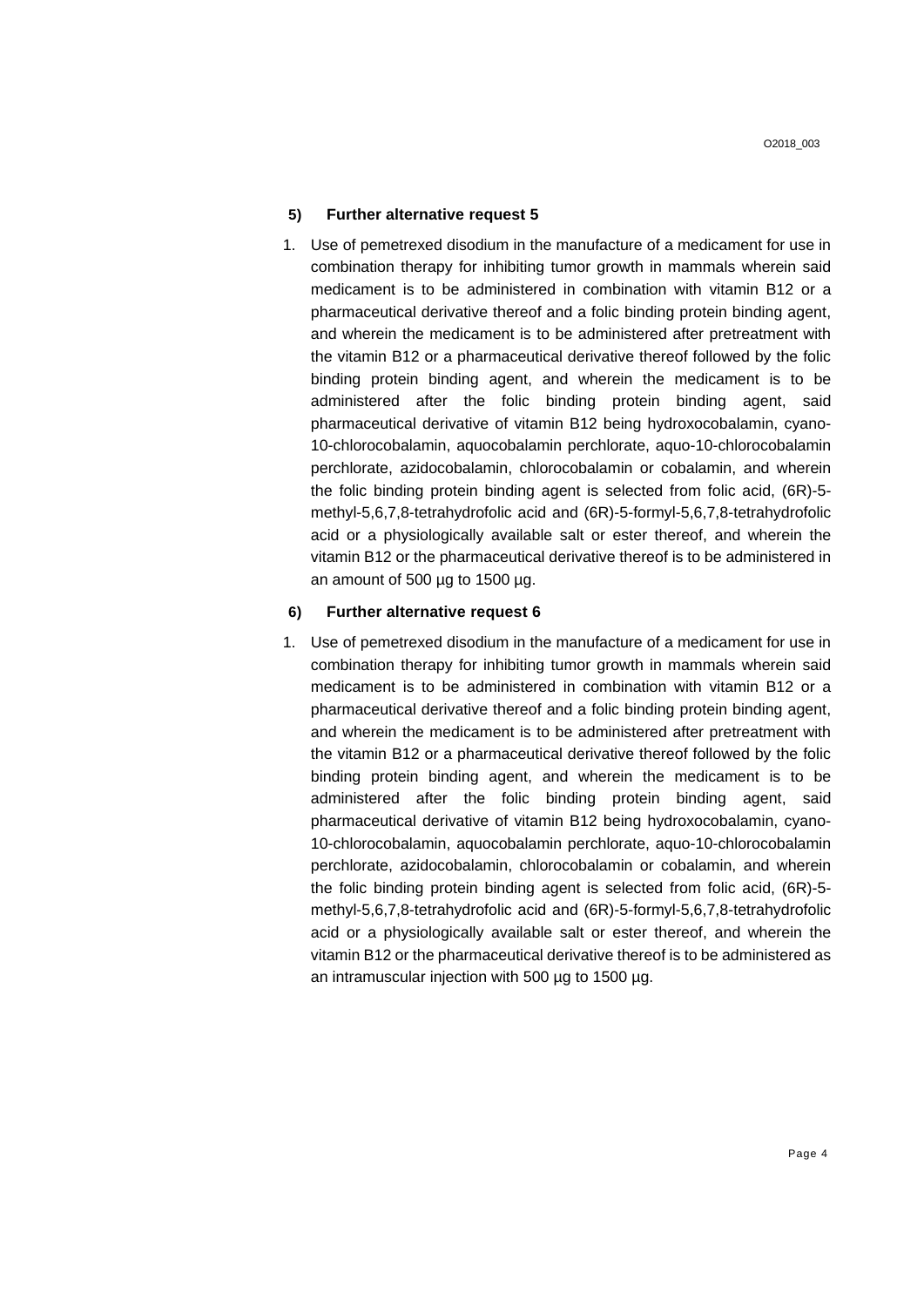1. Use of pemetrexed disodium in the manufacture of a medicament for use in combination therapy for inhibiting tumor growth in mammals wherein said medicament is to be administered in combination with vitamin B12 or a pharmaceutical derivative thereof and a folic binding protein binding agent, and wherein the medicament is to be administered after pretreatment with the vitamin B12 or a pharmaceutical derivative thereof followed by the folic binding protein binding agent, and wherein the medicament is to be administered after the folic binding protein binding agent, and wherein the administration of the vitamin B12 or a pharmaceutical derivative thereof is to be repeated every 6 to 12 weeks, und said pharmaceutical derivative of vitamin B12 being hydroxocobalamin, cyano-10-chlorocobalamin, aquocobalamin perchlorate, aquo-10-chlorocobalamin perchlorate, azidocobalamin, chlorocobalamin or cobalamin, and the folic binding protein binding agent being selected from folic acid, (6R)-5-methyl-5,6,7,8 tetrahydrofolic acid and (6R)-5-formyl-5,6,7,8-tetrahydrofolic acid or a physiologically available salt or ester thereof, and wherein the vitamin B12 or the pharmaceutical derivative thereof is to be administered as an intramuscular injection with 500 µg to 1500 µg.

#### **8) Further alternative request 8**

1. Use of pemetrexed disodium in the manufacture of a medicament for use in combination therapy for inhibiting tumor growth in mammals wherein said medicament is to be administered in combination with vitamin B12 or a pharmaceutical derivative thereof and a folic binding protein binding agent, and wherein the medicament is to be administered after pretreatment with the vitamin B12 or a pharmaceutical derivative thereof followed by the folic binding protein binding agent, and wherein the medicament is to be administered after the folic binding protein binding agent, said pharmaceutical derivative of vitamin B12 being hydroxocobalamin, cyano-10-chlorocobalamin, aquocobalamin perchlorate, aquo-10 chlorocobalamin perchlorate, azidocobalamin, chlorocobalamin or cobalamin, and wherein the folic binding protein binding agent is selected from folic acid, (6R)-5-methyl-5,6,7,8-tetrahydrofolic acid and (6R)-5 formyl-5,6,7,8-tetrahydrofolic acid or a physiologically available salt or ester thereof, and wherein the vitamin B12 or the pharmaceutical derivative thereof is to be administered as an intramuscular injection with approximately 1000 µg.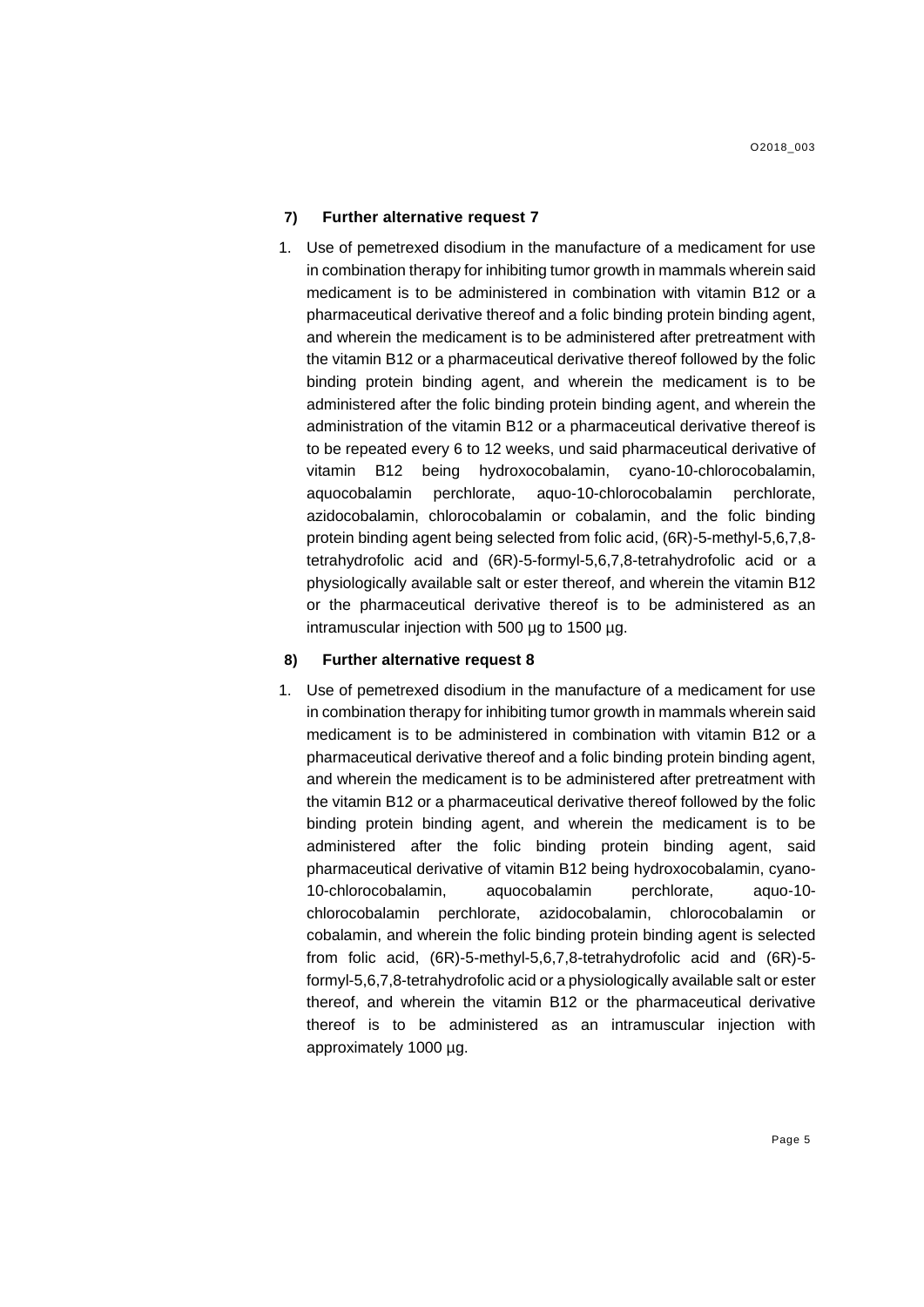1. Use of pemetrexed disodium in the manufacture of a medicament for use in combination therapy for inhibiting tumor growth in mammals wherein said medicament is to be administered in combination with vitamin B12 or a pharmaceutical derivative thereof and a folic binding protein binding agent, and wherein the medicament is to be administered after pretreatment with the vitamin B12 or a pharmaceutical derivative thereof followed by the folic binding protein binding agent, and wherein the medicament is to be administered after the folic binding protein binding agent, and wherein the administration of the vitamin B12 or a pharmaceutical derivative thereof is to be repeated every 6 to 12 weeks, und said pharmaceutical derivative of vitamin B12 being hydroxocobalamin, cyano-10-chlorocobalamin, aquocobalamin perchlorate, aquo-10-chlorocobalamin perchlorate, azidocobalamin, chlorocobalamin or cobalamin, and the folic binding protein binding agent being selected from folic acid, (6R)-5-methyl-5,6,7,8 tetrahydrofolic acid and (6R)-5-formyl-5,6,7,8-tetrahydrofolic acid or a physiologically available salt or ester thereof, and wherein the vitamin B12 or the pharmaceutical derivative thereof is to be administered as an intramuscular injection with approximately 1000 µg."

# **7.**

On 12 December 2018, Defendant filed a statement regarding the new facts and evidence submitted by Plaintiff (act. 34).

### **8.**

On 14 December 2018, Plaintiff filed a statement regarding the rejoinder with the amended prayer for relief that the alternative requests of Defendant should also be dismissed (act. 35).

# **9.**

On 24 January 2019, Defendant submitted new facts and evidence (act. 39). Plaintiff's statement regarding these new facts and evidence was filed on 8 February 2019 (act. 41).

# **10**.

On 12 March 2019, Judge Roland Dux delivered an expert judge's opinion (act. 42).

# **11**.

Subsequently, the parties were summoned to the main hearing on 17 June 2019 (act. 44).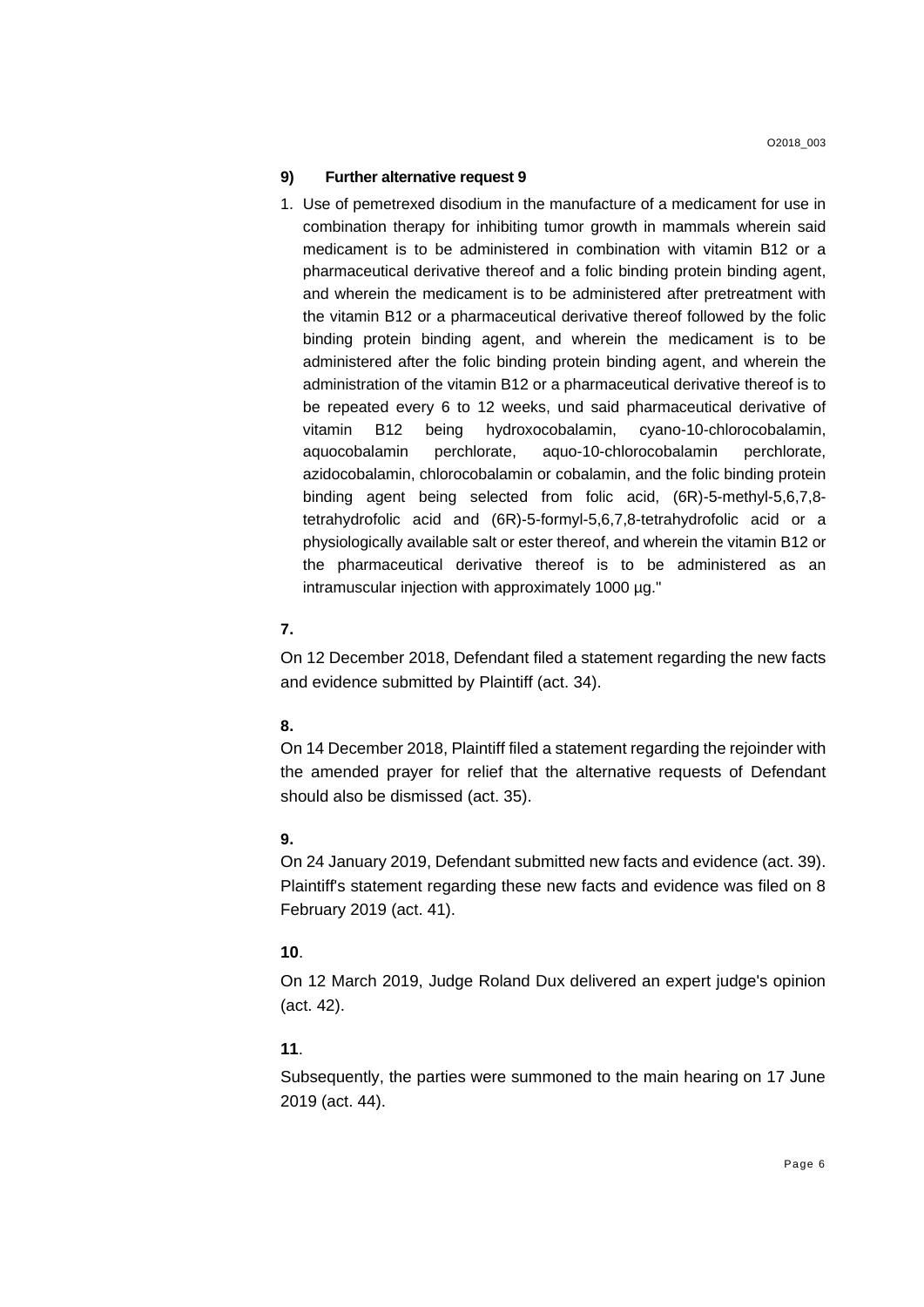# **12.**

The parties submitted their statements on the expert judge's opinion by pleadings of 12 April 2019 (Plaintiff, act. 49) and 7 May 2019 (Defendant, act. 50), respectively.

#### **13.**

The main hearing took place on 17 June 2019 (act. 61).

### **Procedural Matters**

### **14.**

Plaintiff is a Swiss stock corporation having its registered office in Switzerland. Defendant is an American company having its registered office in the United States. The facts of the case are therefore international. Based on Art. 1 para. 2 of the Swiss Private International Law Act (*Bundesgesetz über das Internationale Privatrecht - IPRG*) in conjunction with Art. 22 para. 4 of the Lugano Convention and Art. 26 para. 1 lit. a of the Swiss Patent Court Act (*Patentgerichtsgesetz - PatGG*), jurisdiction lies with the Swiss Federal Patent Court.

Pursuant to Art. 110 para. 1 of the Swiss Private International Law Act (IPRG), Swiss law is applicable.

### **Substantive Matters**

#### **15. The Patent in Suit**

The Swiss part of the European patent EP 1 313 508 B1, which is owned by Defendant (act. 1\_5; the "Patent in Suit"), is at issue. The patent in suit was filed on 15 June 2001, claiming three US priorities of 30 June 2000, 27 September 2000 and 18 April 2001. The patent was granted on 18 April 2007.

The patent in suit relates to a composition containing an antifolate and a methylmalonic acid lowering agent.

### **16.**

The granted patent in suit contains the independent claims 1 and 12 as well as the claims 2 - 11 dependent on claim 1 and the claims 13 and 14 dependent on claim 12.

*1. Use of pemetrexed disodium in the manufacture of a medicament for use in combination therapy for inhibiting tumor growth in mammals wherein said medicament is to be administered in combination with vitamin B12 or a pharmaceutical derivative thereof, said pharmaceutical derivative of vitamin B12*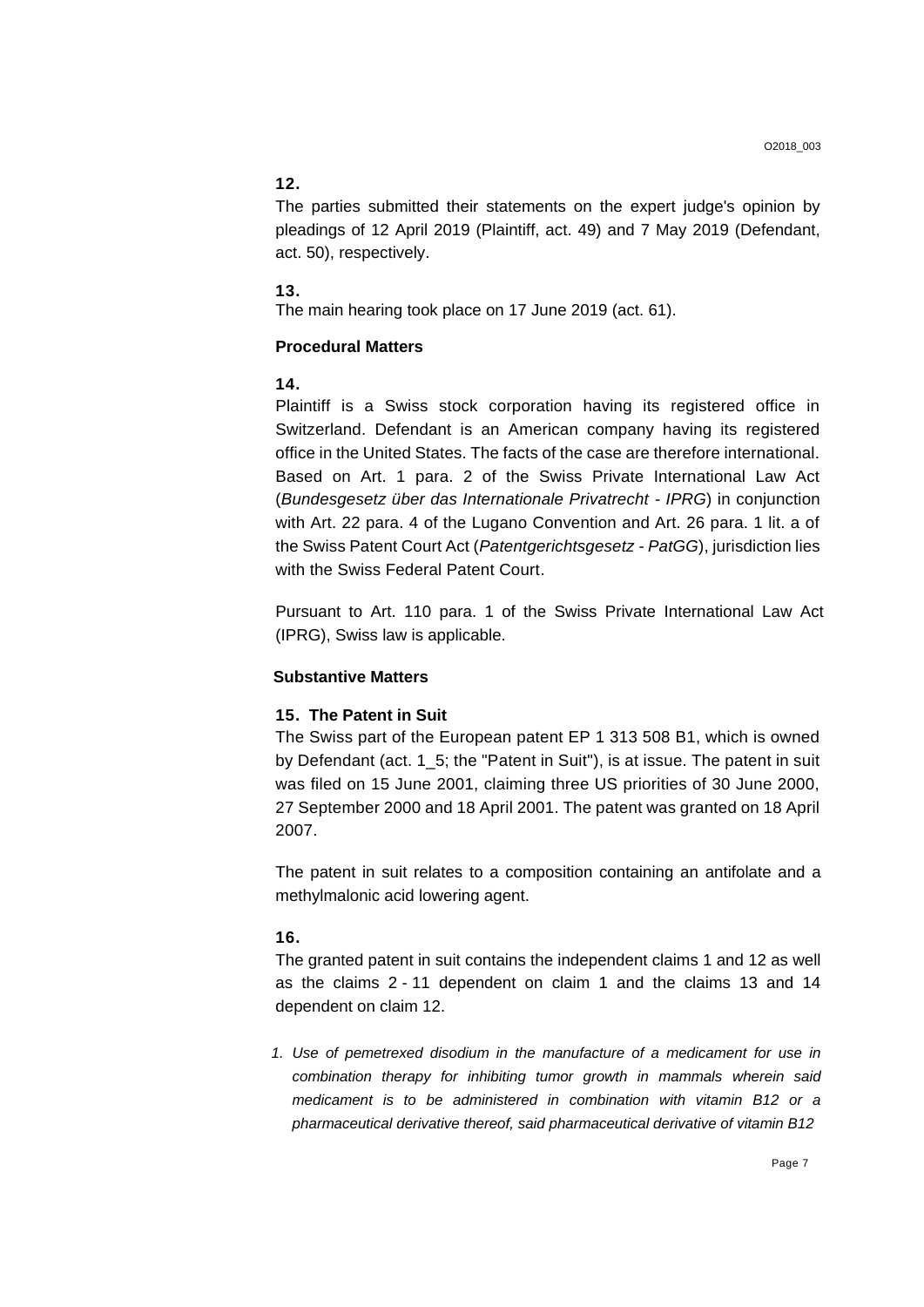O2018\_003

*being hydroxocobalamin, cyano-10-chlorocobalamin, aquocobalamin perchlorate, aquo-10-chlorocobalamin perchlorate, azidocobalamin, chlorocobalamin or cobalamin.*

12. A product containing pemetrexed disodium, vitamin B12 or a pharmaceutical *derivative thereof said pharmaceutical derivative of vitamin B12 being hydroxocobalamin, cyano-10-chlorocobalamin, aquocobalamin perchlorate, aquo- 10-chlorocobalamin perchlorate, azidocobalamin, chlorocobalamin or cobalamin, and, optionally, a folic binding protein binding agent selected from the group consisting of folic acid, (6R)-5-methyl-5,6,7,8-tetrahydrofolic acid and (6R)-5-formyl-5,6,7,8-tetrahydrofolic acid, or a physiologically available salt or ester thereof, as a combined preparation for the simultaneous, separate or sequential use in inhibiting tumor growth.*

# **17. Foreign Proceedings**

### **Germany:**

In its judgment of 17 July 2018 (act. 26\_52), the German Federal Patent Court revoked the German part of the European patent EP 1 313 508 B1 in the action for revocation brought by Hexal AG, Strada AG and ratiopharm on the grounds of lack of an inventive step of claim 1 and of auxiliary requests 1 to 9. The court left open whether novelty existed (act. 26\_52, p. 17).

### **Netherlands:**

In its judgment of 16 January 2019 (act. 39\_57), the Court of The Hague dismissed Sandoz's action for revocation and considered the claims of the European patent EP 1 313 508 B1 to be novel and inventive (act. 39\_57, E. 4.7, 4.27).

#### **United States:**

In its judgment of 12 January 2017 (act. 7\_3), the US Court of Appeals for the Federal Circuit considered the corresponding US 7,772,209 to be novel and inventive and dismissed Teva's action for revocation.

In the *inter partes* review proceedings (act. 7\_4) before the Patent Trial and Appeal Board (PTAB) of the USPTO, the corresponding US 7,772,209 was also considered patentable.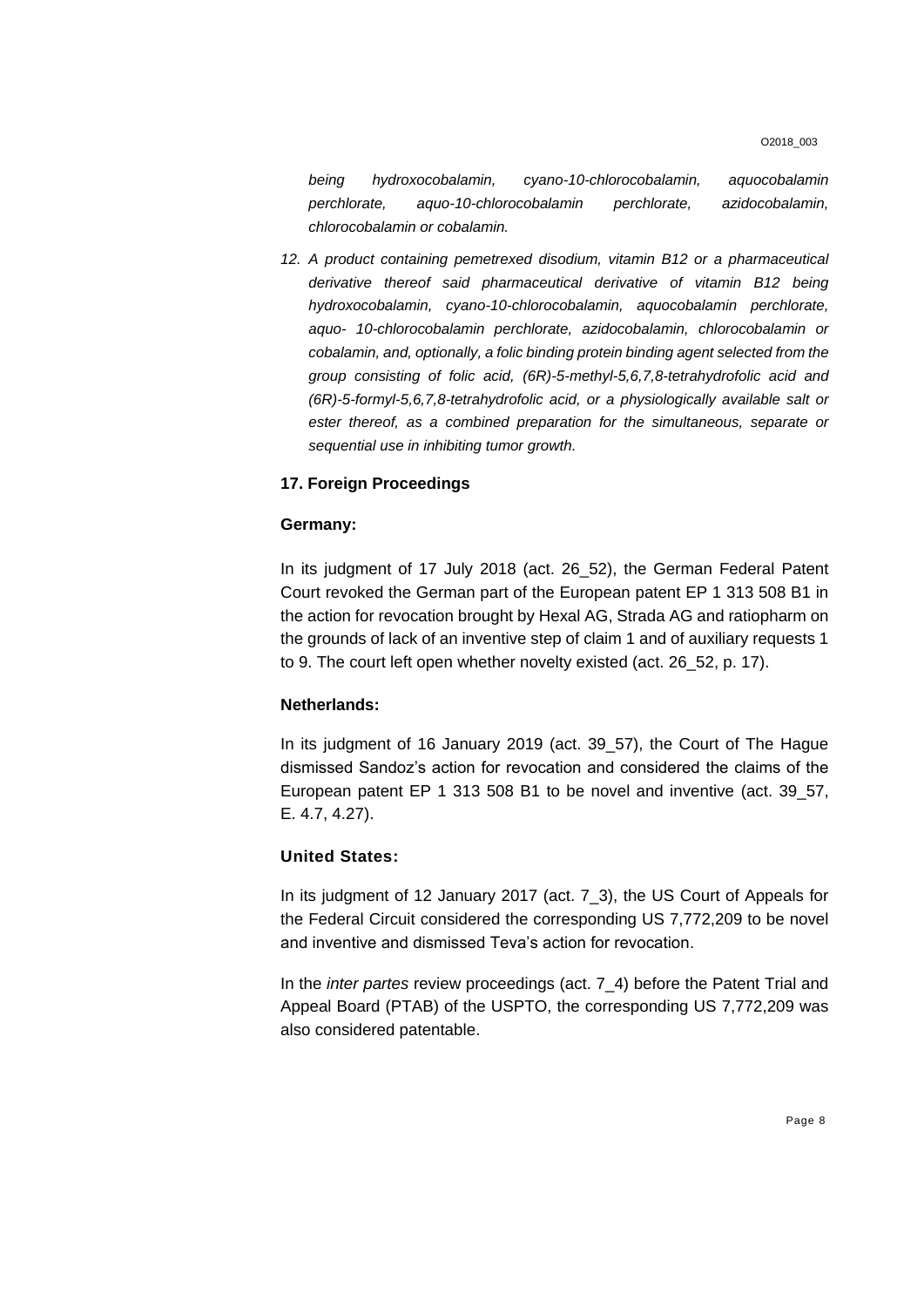### **Japan:**

In 2015, Sawai Pharmaceutical Co. initiated revocation proceedings against the Japanese equivalent of the patent in suit, in which three other companies intervened. The JPO maintained the patent. This decision was upheld by the Japan Intellectual Property High Court. Plaintiff was not a party to the proceedings.

### **Opposition Proceedings before the European Patent Office:**

The patent in suit was the subject of opposition proceedings before the European Patent Office. In its decision of 18 November 2010 (act. 7\_36), the Opposition Division concluded that the claims granted were novel and inventive.

# **18. Technical Field**

The patent in suit concerns the field of cancer treatment. Antifolates have already been used for cancer therapy in the past. Antifolates are analogous of folic acid, which interfere with DNA synthesis by inhibiting the corresponding enzymes, thereby preventing cell division and thus the growth of cancer cells. However, due to these cytotoxic effects, antifolates have serious disadvantages.

According to the patent in suit, it was *"[s]urprisingly [...] discovered that certain toxic effects such as mortality and non-hematologic events, such as skin rashes and fatigue, caused by antifolates, as a class, can be significantly reduced by the presence of a methylmalonic acid lowering agent as vitamin B12, without adverse adversely affecting therapeutic efficacy"* [0005].

The biochemical processes (cf. also E. 21) in which folic acid and/or vitamin B12 are involved were widely discussed by both parties. It is undisputed that these different processes interfere with each other and therefore influence each other.

Therefore, due to their participation in these biochemical processes, the substances homocysteine and methylmalonic acid (MMA), which act as markers, are particularly relevant in addition to the reduced folates.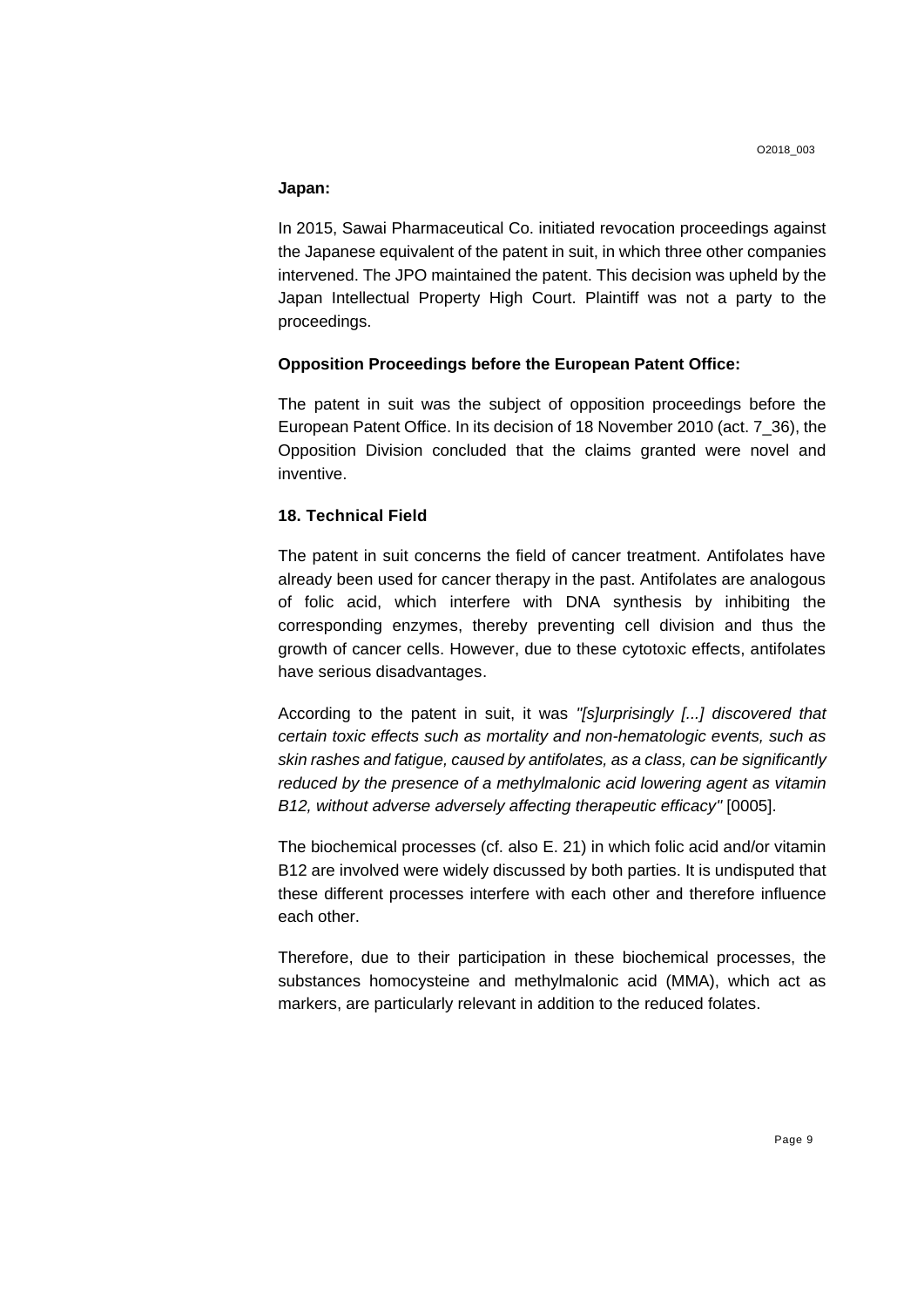#### **19. The Person Skilled in the Art**

Plaintiff regards the skilled person as a team of specialists, including in particular a medicinalal chemist or a pharmacologist specializing in the mechanisms of action of antifolates with many years of professional experience in the research of antifolates for the treatment of cancer, and, where appropriate, a physician specializing in oncology with many years of experience in the chemotherapeutic treatment of cancer patients with anticancer agents such as antifolates (act. 1, margin no. 50).

Defendant argues that the skilled person can only be a medical oncologist who has experience in the treatment of cancer patients with chemotherapeutic agents, including antifolates, and in dealing with the toxicities associated with such chemotherapy, and who has pharmacological knowledge. Alternatively, the person skilled in the art could be a researcher with experience in the use of antifolates for the treatment of cancer and an understanding of the clinical use of antifolates in cancer (act. 7, margin no. 140).

The mere fact that the patent in suit is a specific chemical compound used to treat cancer and that the treatment of toxicities is a relevant aspect of the invention means that the skilled person must be a team, consisting of a chemist, a pharmacist and an oncologist with experience in the treatment of cancer and in the mechanisms of action of antifolates.

#### **20. Novelty in Relation to the "***Worzalla***" Document**

Plaintiff argues that claims 1 - 8 and claims 12 - 14 of the patent in suit are not novel in relation to *Worzalla* (act. 1\_12). This document examined the influence of folic acid on the toxicity and efficacy (on antitumor activity) of pemetrexed (administered as disodium salt) (act. 1, margin no. 76). For this purpose, the lab mice were fed with a standard diet or with a folate-deficient diet (act. 1, margin no. 77). Not only folic acid but also vitamin B12 was administered with this standard food "Purina Chow #5001" (act. 1, margin nos. 79, 87).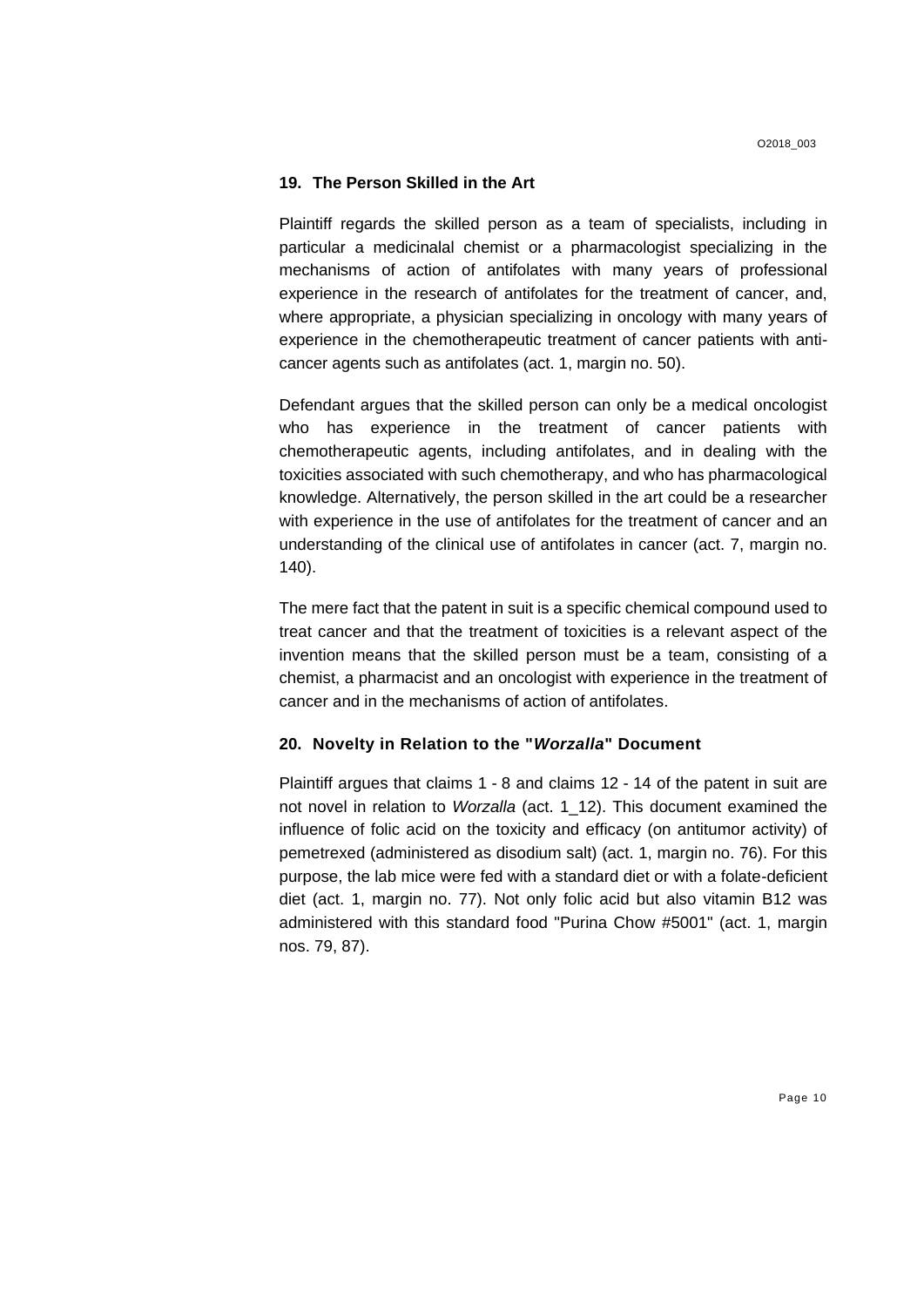Defendant does in particular not see any disclosure of vitamin B12 (act. 7, margin no. 148) in *Worzalla* (act. 1\_12). In addition, none of the documents act. 1\_13 or act. 1\_14 or act. 1\_15 could support the arguments with regard to the administration of vitamin B12 (act. 7, margin no. 151). Moreover, even if *Worzalla* disclosed vitamin B12, feeding without quantity control would not be an "administration" in the sense of a combination therapy (act. 7, margin no. 160).

#### **Assessment of Novelty in Relation to the "***Worzalla***" Document:**

For the assessment of novelty in relation to *Worzalla* (act. 1\_12), it is primarily the disclosure content of this document that is relevant. It is undisputed that *Worzalla* does not show any direct disclosure of vitamin B12 or a pharmaceutical derivative thereof. It must therefore be examined whether there is an implicit disclosure of vitamin B12 in *Worzalla*. According to established case law of the European Patent Office the requirements for the existence of an implicit disclosure have to be set high. In particular, the person skilled in the art must be able to derive the subject matter directly and unambiguously from the relevant document. 1

*Worzalla* discloses "Purina Chow #5001". In addition to folic acid, the product information (act. 1\_13 and act. 1\_14) entitled "Laboratory Rodent Diet 5001" also mentions vitamin B12. However, even taking into account the information contained in the document "Lab-Diet-Advanced Protocol" (act. 1\_15), Plaintiff's view, namely that the aforementioned "Purina Chow #5001" in *Worzalla* clearly contains vitamin B12 (and folic acid), cannot be followed. Apart from the fact that neither the designations "Purina Chow" and "Laboratory Rodent Diet" nor the designations of the numbers "#5001" and "5001" are identical, it could not be proven directly and conclusively that "Purina Chow #5001" and "Laboratory Rodent Diet 5001" (PMI or LabDiet) represent the same products or have the same composition.

Nor do the references to act. 1\_16 and act. 1\_17 convincingly show that any standard dietary food for rodents directly and unambiguously contained vitamin B12 at the time of filing.

Thus, there is no implicit disclosure of vitamin B12 or folic acid due to "Purina Chow #5001" in *Worzalla*.

<sup>1</sup> Cf. T 95/97, T 51/10.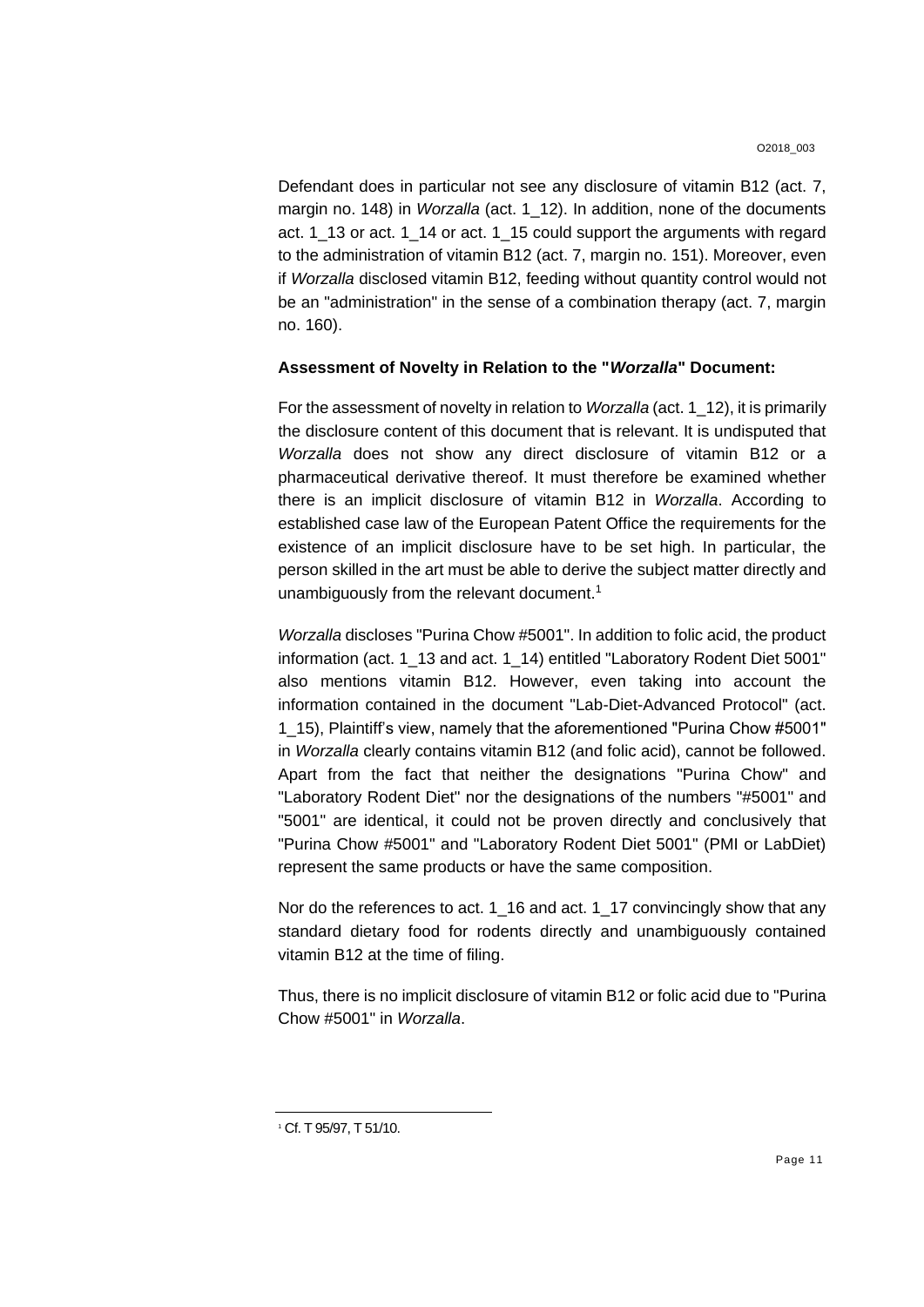Thus, at least the feature "*administered in combination with vitamin B12 or a pharmaceutical derivative thereof*" of claim 1 or "*containing vitamin B12 or a pharmaceutical derivative thereof*" of claim 12 is not disclosed in *Worzalla*, such that claims 1 - 8 and 12 - 14 are novel in relation to *Worzalla*.

For this reason, the question of the extent to which *Worzalla* discloses a therapeutic use against tumor growth may also remain open.

### **21. Inventive Step**

Plaintiff argues that all claims lacked inventive step in relation to *Niyikiza* et al. (act. 1\_19), in relation to the "IBIS Guide to Drug-Herb and Drug-Nutrient Interactions" (act. 1\_27; hereinafter referred to as "*IBIS*") and in relation to "Antifolate Drugs in Cancer Therapy" (act. 1\_28; hereinafter referred to as "*Jackman*"). Furthermore, in the discussion (act. 1, margin no. 194) of the decision of the European Patent Office, Plaintiff argues that all claims are not inventive in relation to "An Overview of Folate Metabolism" (act. 1\_7; hereinafter referred to as "*Calvert*").

Defendant rejects the arguments of Plaintiff and affirms the existence of an inventive step for all claims.

The biochemical processes involving folic acid and vitamin B12 are essential for the assessment of an inventive step. Both Plaintiff and Defendant refer to the following figure (act.  $1\_10$ , p. 442, Fig. 1):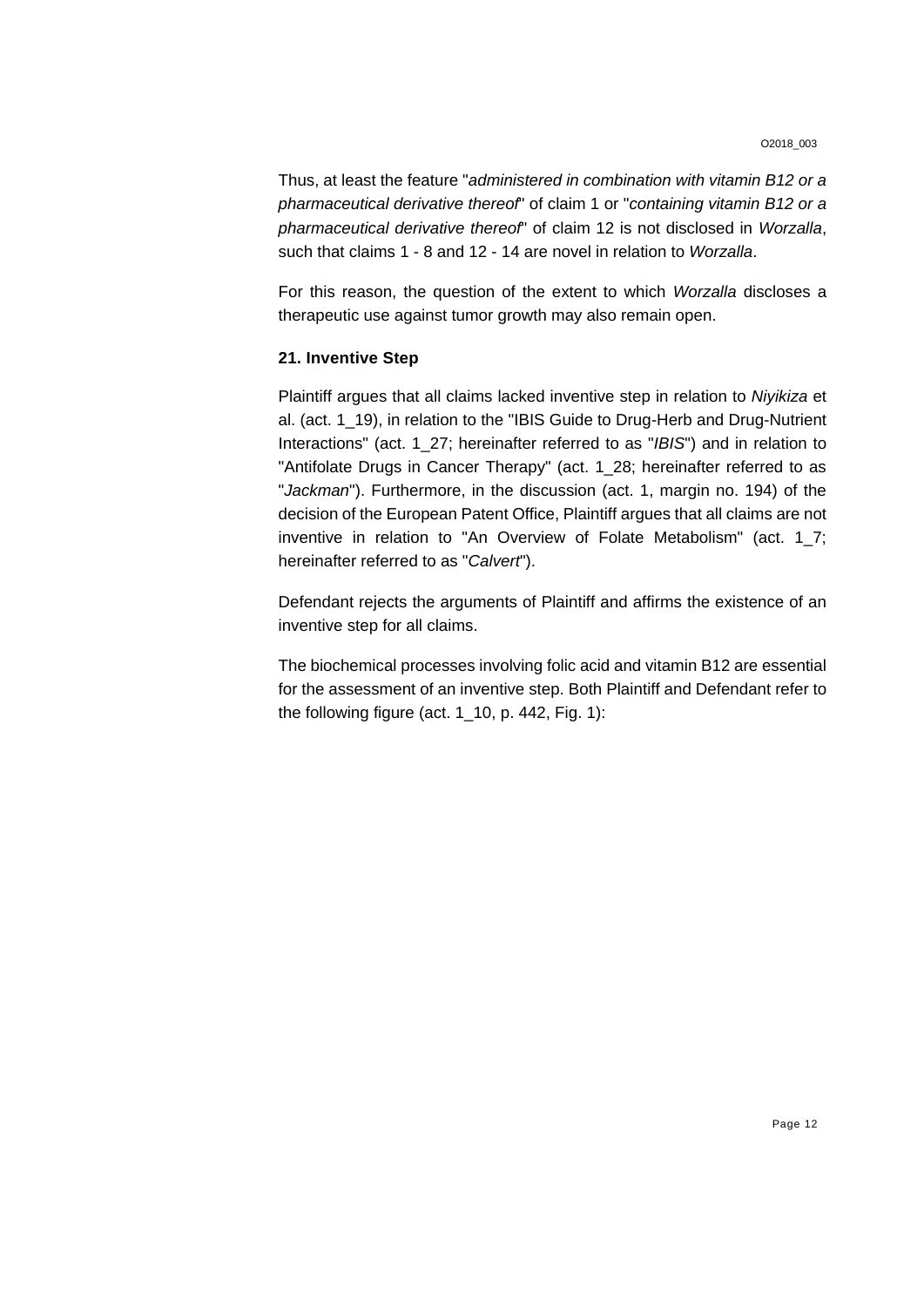

It is undisputed that pemetrexed is a multi-target antifolate (MTA) which, according to the patent in suit [0002-0004], inhibits thymidylate synthase (TS), dihydrofolate reductase (DHFR) and glycinamide ribonucleotide formyltransferase (GARFT). In the above figure, TS and DHFR are represented by rectangles at the bottom in the middle and at the bottom on the right, respectively. GARFT is part of the purine cycle (not explicitly shown above). All these enzymes are essential for cell proliferation and are part of the "DNA cycle". In contrast to pemetrexed, previously developed antifolates do not block all enzymes, but only isolated ones: methotrexate is a DHFR inhibitor, while Lometrexol and LY309887 are GARFT inhibitors.

It is also undisputed that vitamin B12 is necessary to maintain the activity of the vitamin B12-dependent enzyme methionine synthase. Methionine synthase is represented by a rectangle in the middle of the figure above. In the "methylation cycle", homocysteine and 5-methyltetrahydrofolate (5- MTHF) are converted to methionine and tetrahydrofolate (THF). It is also undisputed that vitamin B12 only plays a role in the methylation cycle. Vitamin B12 is a co-factor, i.e. it is not consumed during the reaction.

The representation of Defendant (act. 34, margin no. 31) is a representation based on act. 1\_10, which schematically shows the methylation cycle and the DNA cycle highlighted in color: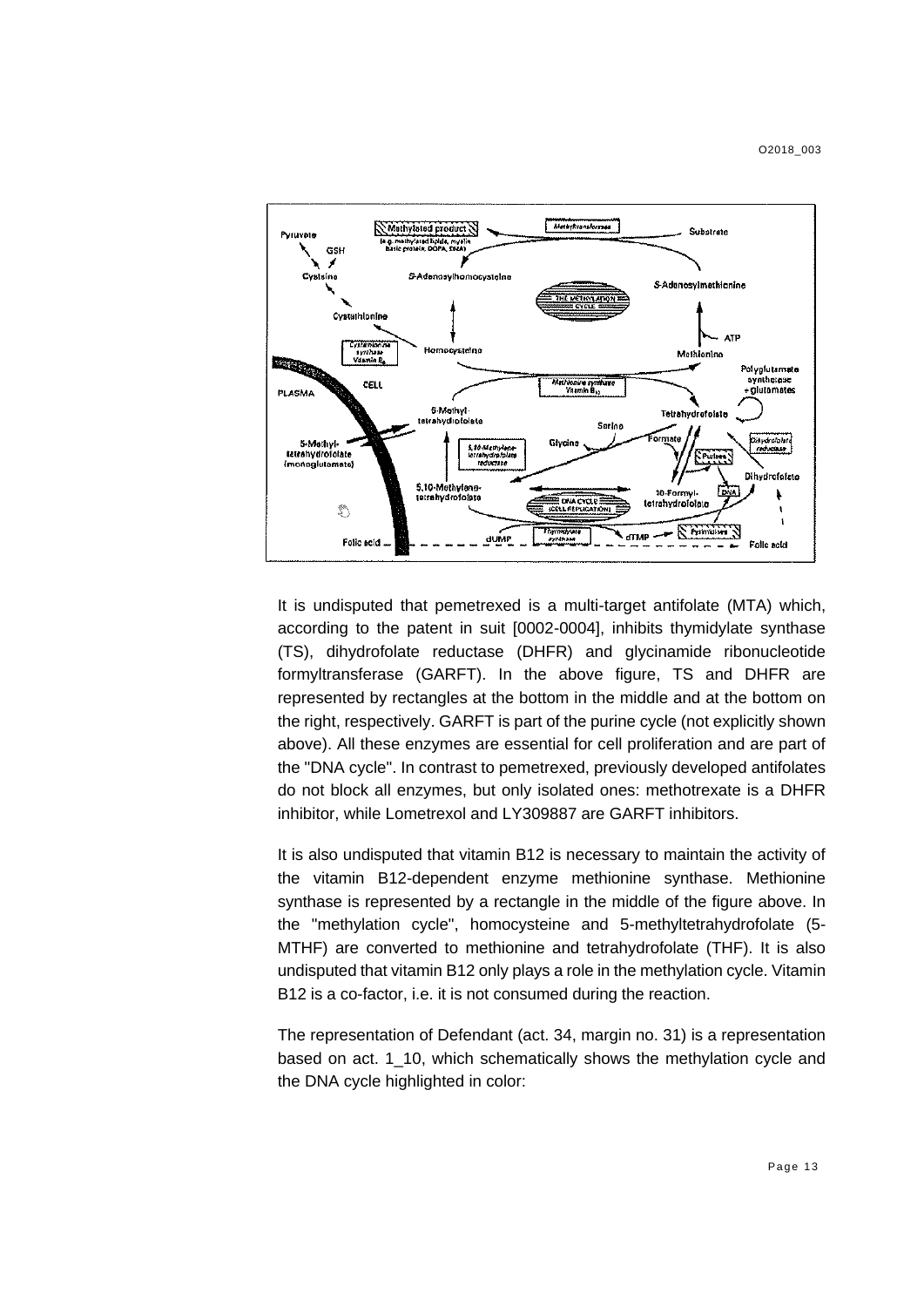O2018\_003



It is also evident in both figures that these two cycles do not exist isolated from each other, but are connected to each other via THF or 5-MTHF. THF is accessible via the methylation cycle from 5-MTHF, via DHFR from dihydrofolate, which in turn can be formed from 5,10-MTHF via TS or alternatively from folic acid (originating from the cell or plasma) as well as from 10-formyl-THF. Furthermore, 5-MTHF can be obtained from 5,10-MTHF and 5-MTHF (monoglutamate). On the other hand, vitamin B12 is not directly involved in the DNA cycle, which is inhibited by pemetrexed as an antifolate, with the aim of preventing cancer cell growth.

If the methylation cycle stops, 5-MTHF is not converted to THF. This situation is referred to as the "methyl trap". In addition, in this case, homocysteine is not converted to methionine, so that the homocysteine level is increased.

Homocysteine, however, is regarded as a non-specific marker, whereas methylmalonic acid is considered a specific marker for vitamin B12.

Because antifolates not only hinder the proliferation of cancer cells but also of healthy cells, they lead to toxic side effects.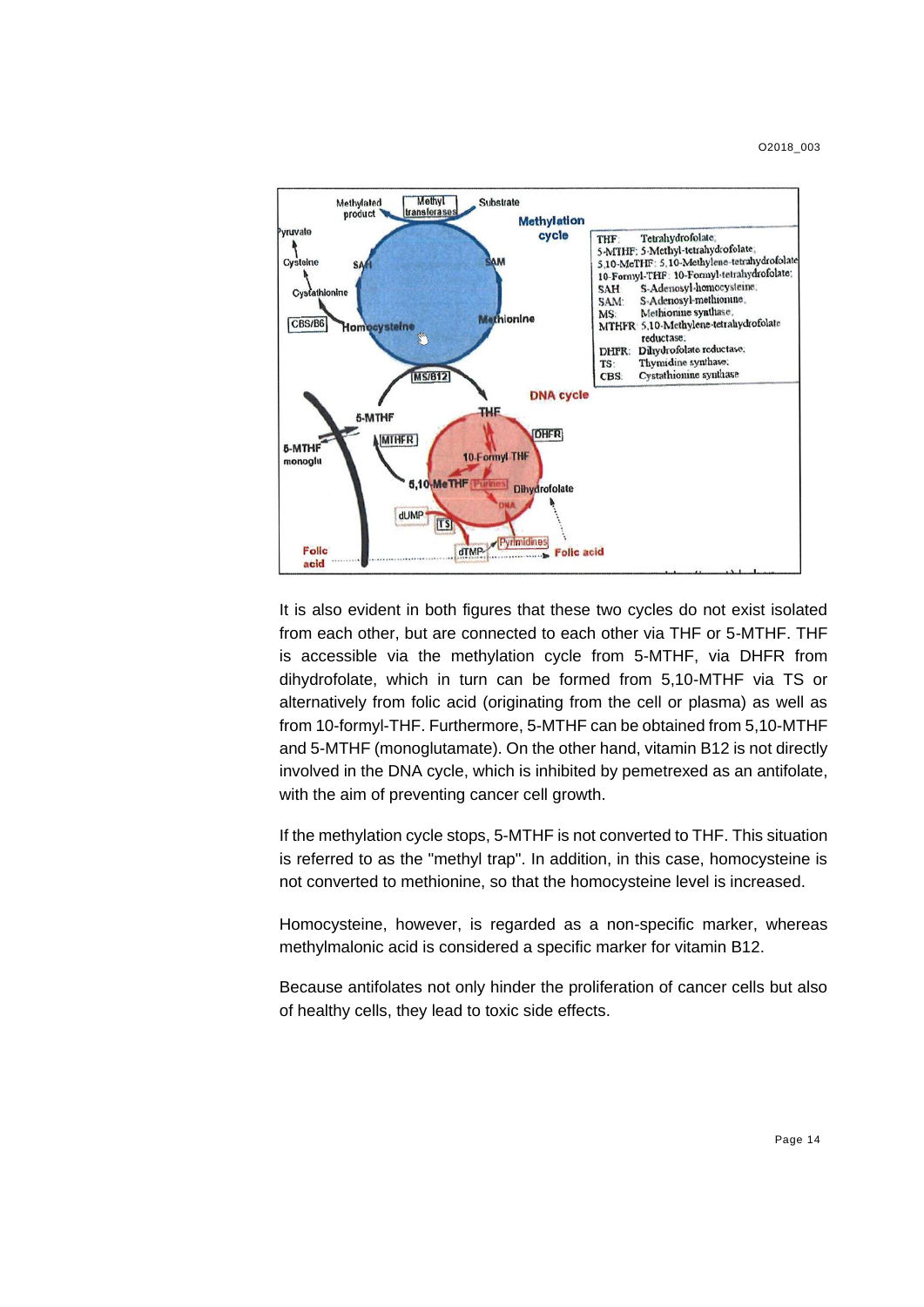# **22. Inventive Step in Relation to the Document Niyikiza et al. ("***Niyikiza***", act. 1\_19)**

According to Plaintiff, *Niyikiza* (act. 1\_19) described a study in which the side effects caused by pemetrexed were investigated in phase Il patients with tumors of the colon, breast and pancreas (act. 1, margin no. 104). The study of homocysteine levels in *Niyikiza* revealed a link between severe pemetrexed toxicity and elevated homocysteine levels prior to treatment (act. 1, margin no. 107). *Niyikiza* concerned the same technical field as the patent in suit.

*Niyikiza* differed from the patent in suit in that an additional administration of vitamin B12 was not disclosed (act. 1, margin no. 109).

Plaintiff submits that it was in accordance with the common general knowledge that increased homocysteine levels are caused by a deficiency in folic acid and a deficiency in vitamin B12 and refers to the documents act. 1\_20, act. 1\_21 and act. 1\_22 as proof thereof.

It was also part of the common general knowledge that patients with elevated homocysteine levels were administered a combination of folic acid and vitamin B12 to reduce homocysteine (act. 1, margin no. 122). As evidence, Plaintiff cites act. 1\_22, act. 1\_23 and act. 1\_24. In particular, Plaintiff considers this to be established by a recommendation on page 1278 of act. 1\_20 (act. 1, margin no. 123).

According to Plaintiff, the person skilled in the art would assume that the patients with elevated homocysteine levels examined in *Niyikiza* suffered either from a folic acid deficiency or from a B12 deficiency. Consequently, without the need for an inventive step, the skilled person would always be induced to administer folic acid together with vitamin B12. It was therefore obvious that the skilled person would administer folic acid together with vitamin B12 to a patient with increased homocysteine levels (act. 1, margin no. 131).

Defendant disagrees with Plaintiff and argues that, while *Niyikiza* (act. 1\_19) statistically evaluated the metabolites homocysteine, cystathionine and methylmalonic acid with regard to the frequency of the resulting toxicity, it did not report a correlation of the vitamin B12 marker methylmalonic acid (act. 7, margin nos. 179 - 180).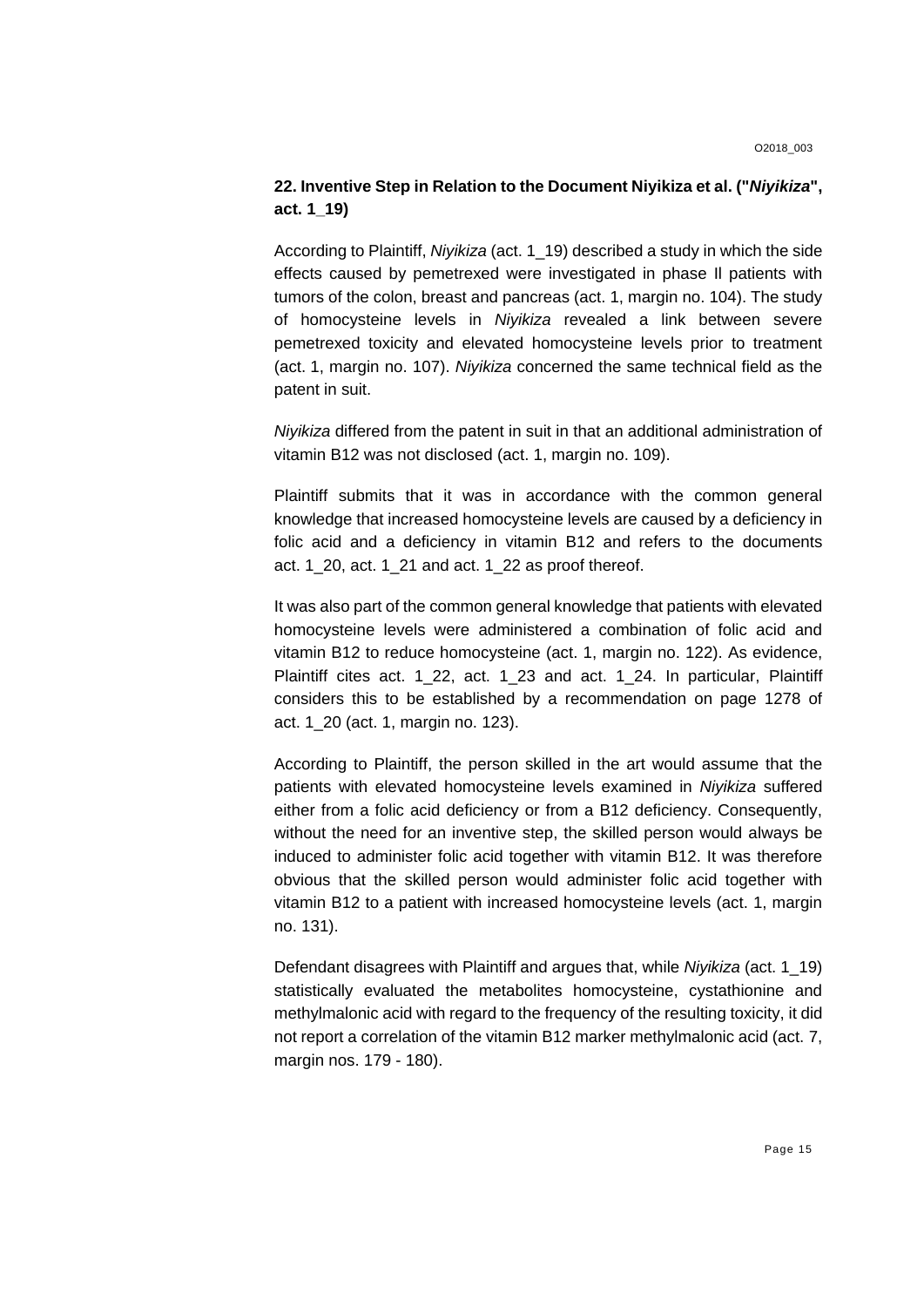In addition, the cited documents act. 1\_20, act. 1\_21 and act. 1\_22 related to the cardiovascular system and document act. 1\_24 to fetal malformations and thus to other medical fields (than that of cancer treatment). Defendant emphasizes that Plaintiff ignored the fact that, in cardiovascular diseases, homocysteine is regarded as the cause of the problem, whereas homocysteine was regarded as a marker with no causal relationship in the use underlying the invention (act. 7, margin no. 182). In addition, Plaintiff ignored the fact that homocysteine was a non-specific marker for folic acid status and vitamin B12 and B6 status, while malonic acid was the only specific marker for vitamin B12 (act. 7, margin no. 183). With regard to the passage in act. 1\_20 cited by Plaintiff as support (act. 1, margin no. 123), Defendant states that this recommendation was merely a vague summary of the vitamin combination, the addition of which seems to be useful because it probably ensures full responsiveness to folic acid (act. 7, margin no. 186).

Defendant further argues that *Niyikiza* (act. 1\_19) did not disclose more than that homocysteine levels could be regarded as a marker of pemetrexed toxicity. In addition, homocysteine levels were not a cause of toxicity (in contrast to cardiovascular diseases) (act. 7, margin no. 189). Defendant also states that *Niyikiza* (act. 1\_19) confirmed the result published in act. 7\_10 by the same group of researchers, namely that there is a correlation between homocysteine levels before the start of treatment and the toxicities occurring during pemetrexed treatment (act. 7, margin no. 190) and that act. 7\_10 disclosed that no correlation has been found between methylmalonic acid- or cystathionine-levels and subsequent toxicities (act. 7, margin no. 191). The person skilled in the art would have even refrained from administering vitamin B12 because he would have been concerned that this would have a negative effect on treatment with pemetrexed (act. 7, margin no. 198).

# **Assessment of an Inventive Step in relation to Niyikiza et al. ("***Niyikiza***", act. 1\_19):**

The object of the patent in suit is to reduce the toxic effects of pemetrexed without adversely affecting the therapeutic efficacy of the antifolate [0005]. The patent in suit solves this object by the use of vitamin B12 or a pharmaceutical derivative thereof, alone or in combination with folic acid.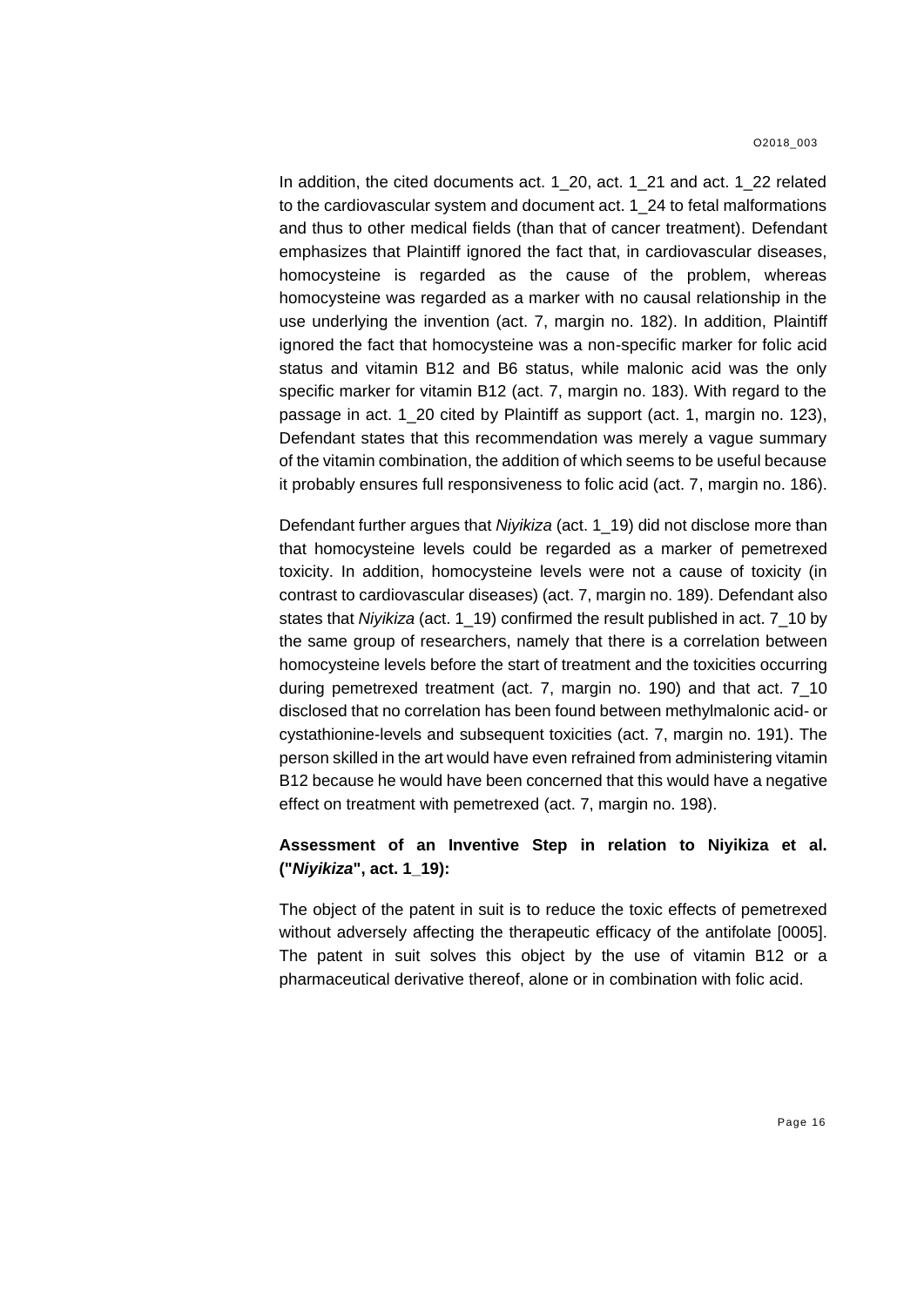*Niyikiza* (act. 1\_19) is a very short abstract:

609P MTA (LY231514): Relationship of vitamin metabolite profile, drug exposure, and other patient<br>characteristics to toxicity C. Nhäldra, S. Baker, R. Johnson, J. Walling, D. Seitz, R. Allen. Ully Research<br>Leboratories, Indians, USA; Cancer Trestment and Research Centar, Taxas, USA; Univ of Colorado Health Sciences Center, Colorado, USA introduction: MTA is a novel multilargeted antifolate with inhibitory activity against multiple enzymes. Phase MI sindles have shown activity in a variety of turnors. Historical data on other antifolates have auggested that a patient's nutritional status may play a role in the fixal hood of expariencing savere toxicity. The purpose of this study was to essess the relationarity of vitamin metabolites. day exposure, and other prespectives baseline patient characteristics to taxicity following treatment with MTA. Method's: Homocysiaine (Hoys), cysiathionine and mathylmalonic acid were measured in 199 phean il patients with turnors of the polon, treast, pencrees, and esophagus at bassine and once each cycle thereafter. Slepwise regrasion modeling, multivariate analysis of variance, and discriminant analysis were implemented to determine which precisions might complain with assemtoxicity after one course of MTA. Prograetic factors considered were age, gender, prior transment, baseline albumin, Dver enzymes, ANC, platelets, vitamin metabolites, and AUC. Results: Statistically significant productors of Grade 4 neutropenia (nx21 pis) were albumin (p = 0.0006) and Heys (p = 0.0012), while Grade 4 ihrombocytopenia (n=B) was highly predicted by Hoya (p  $\lt$  0.0001) and pre-treatment AST (p.e. 0.0012). Hoya  $\geq 10 \mu M$  predicted Grade 4 neutropenia<br>In syde one 76% of the time, Grade 4 neutropenia was predicted by Hoya along in 70% of cases. Hoys and albumin levels did not appear to change from baseline during treatment with MTA. While AUC was not found to be a predictor of toxicity, little variability was observed in AUC. Maximum values were still below AUC values related to hematolopic toxicity in phase I studies. Conclusions: Todolfes resulting from tradment with MTA appear to be predictable from pretreatment homocysteine levels. Elevated baseline homocyateine levels (≥ 10/1M) highly correlate with asvers hematologic and nonhematologic touches following tradment with MFA. Homocysteine was the turnor types sibded. Further studen are underway to patients with renal Impelment or patients who received prior clapletin.

*Niyikiza* discloses that there is a correlation between pemetrexed toxicity and elevated homocysteine levels prior to treatment. Under "Methods" it is disclosed that homocysteine (Hcys), cystathionine and methylmalonic acid were measured. It is true, however, that *Niyikiza* is silent about the results concerning methylmalonic acid. It is also undisputed that *Niyikiza* does not disclose any vitamin B12 or a pharmaceutical derivative thereof.

The document act. 7\_10, which was widely discussed in the discussion of the results of *Niyikiza*, shows that the vitamin metabolites homocysteine, cystathionine and methylmalonic acid were measured and that it was statistically clarified which predictors (creatinine clearance, albumin levels, liver enzyme levels and vitamin metabolites) could correlate with toxicity. A strong correlation with homocysteine is disclosed. Furthermore, the correlation with cystathionine is discussed. Finally, act. 7\_10 discloses *"No correlation between toxicity (CTC grades as defined above) and the remaining pre-specified predictors was seen.":*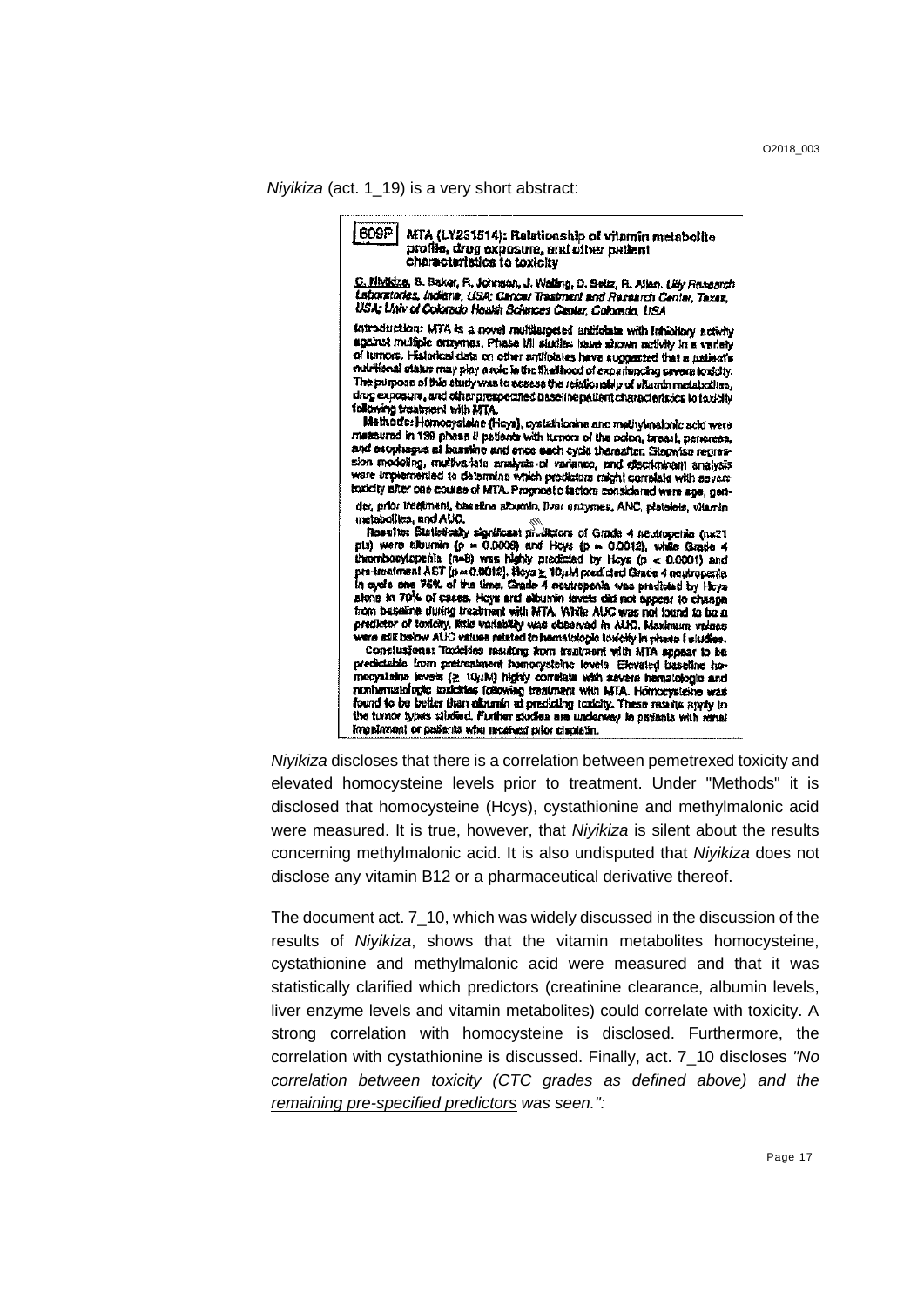17231514 (MTA): RELATIONSH OF VITAMIN METABOLITE PROFILE TO TOXIC-ITY, C. Nivikiza, J. Walling, D. Thornton, D. Sellz, and R. Allen. Ell Lilly and<br>Company, Indianapolis, IN, and Univ of Colorado Health Science Center, Denver, CO.

LY231514 (MTA) is a new generation multitargeted antifolate antimetabolite with Inhibitory activity against thymidylate synthase, dihydrafolate reductase and glycinamide ribonucleofide formyl transferase. Of a total of 246 patients (pts) in phase II trials treated with MTA (600 mg/m<sup>2</sup> IV over 10 minutes once every 21 days) 118 pts also had vitamin metabolites measured. Because earlier studies with other antifolates had suggested that nutritional status may play a role in the likelihood that a patient will experience severe toxicity, levels of the vitamin metabolites homocysteine, cystathionine and methylmaionic acid were measured at baseline and once each cycle thereafter. A multivariate statistical analysis of the data was conducted in order to determine which among a set of pre-specified predictors (creatinine clearance, albumin levels, liver enzyme levels, and vitemin metabolites) might correlate with toxicity. There was a strong correlation between baseline homocystales lavels and the development of correlation between beselves numbers and the study. CTC Grade 4<br>the following toxicities at any time during the study. CTC Grade 4<br>nutropenia (67 pts,  $p < 0.0001$ ), Grade 4 thrombocytopenia (13 pts,<br> $p < 0.0001$ ), Grade 3 hematologic toxicity or mucositis but were moderately correlated with fatigue ( $\rho < 0.04$ ). Maximum cystathionine lavels doubted from baseline during treatment with MTA. No correlation between toxicity (CTC Grades as defined above) and the remaining pre-specified predictors was seen. Toxicity was seen in all patients with homocystelne levels above a threshold concentration of 10 µM. A correlation over time between homocysteins levels and CTC Grade 4 neutropents and thrombocytopenia and CTC Grade 3 or 4 mucositis was also observed, but only in the first two cycles of treatment. Maximum homocysteine levels did not appear to change from baseline during treatment with MTA.

With regard to this passage, Defendant concludes that act. 7\_10 thus disclosed that there was no correlation between methylmalonic acid and toxicity; in other words: that methylmalonic acid was part of the "remaining predictors".

By contrast, Plaintiff concludes that act. 7\_10 - after having discussed the vitamin metabolites homocysteine and cystathionine - does not give any indication of a correlation regarding methylmalonic acid (the last of the abovementioned vitamin metabolites); in other words: that the "remaining predictors" merely include creatinine clearance, albumin levels, liver enzyme levels (and thus do not include methylmalonic acid) and suspects that methylmalonic acid levels have not been included in the statistical analysis.

This assessment of Plaintiff is not convincing. Methylmalonic acid is clearly a vitamin metabolite due to the listing (4 lines above the definition of the previously defined predictors).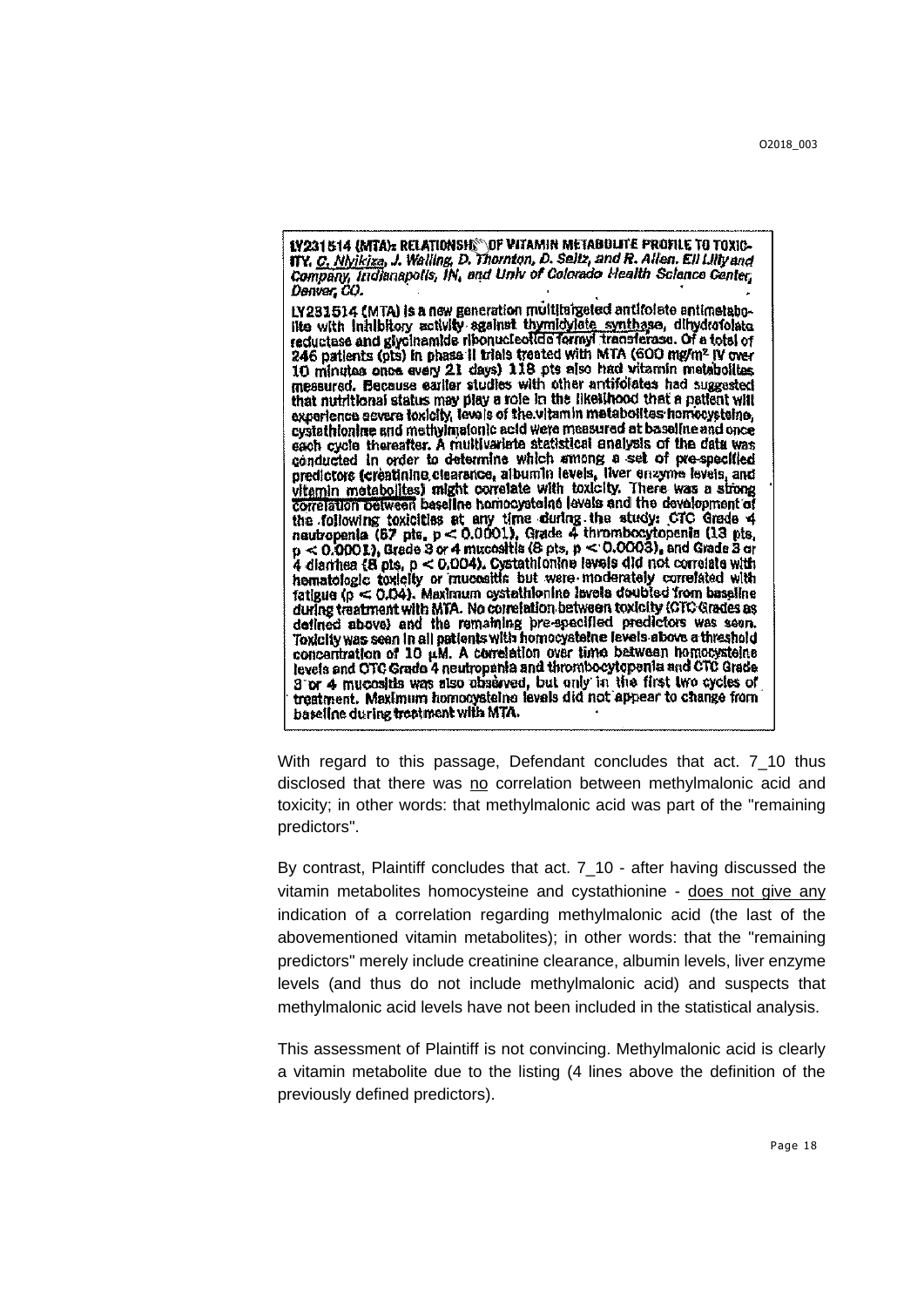By mentioning the words "vitamin metabolite" in the *pre-specified predictors* listed in parentheses, methylmalonic acid is thus part of the pre-defined predictors. As mentioned, act. 7\_10 only discloses a correlation of homocysteine and cystathionine. For the remaining predicators, no correlation is described according to act. 7\_10. Thus, it follows clearly that no correlation is disclosed for the remaining predictor methylmalonic acid, either.

This assessment is also in line with the decision of the Opposition Division of the European Patent Office (act. 7\_36 E. 5.5). Furthermore, it should be noted that it is unlikely that methylmalonic acid is mentioned as a vitamin metabolite, which, while being measured, is not statistically evaluated in a scientific paper. Therefore act. 7\_10 shows no correlation between toxicity and methylmalonic acid levels.

Since act. 7\_10 does not disclose a correlation between toxicity and the methylmalonic acid level, there is no reason for the person skilled in the art to use a methylmalonic acid lowering agent, i.e. vitamin B12, and thus to arrive at the solution to the problem described in the patent in suit.

Thus, all claims are to be regarded as inventive in relation to *Niyikiza* (act. 1\_19) as the closest state of the art.

In addition to this, the question of whether the person skilled in the art would always attribute elevated homocysteine levels to a deficiency of folic acid and a deficiency of vitamin B12 should also be considered.

It should be emphasized that homocysteine is considered to be a nonspecific marker, whereas methylmalonic acid is considered to be a specific marker for vitamin B12. In other words, elevated homocysteine levels do not necessarily prove a low vitamin B12 level or even the absence of vitamin B12. Elevated homocysteine levels can also be caused by other factors. Despite all attempts, Plaintiff was unable to demonstrate convincingly that the skilled person would inevitably and "always" treat elevated homocysteine levels with folic acid and vitamin B12. Thus, the person skilled in the art would not necessarily explain elevated homocysteine levels by a folic acid deficiency and a vitamin B12 deficiency.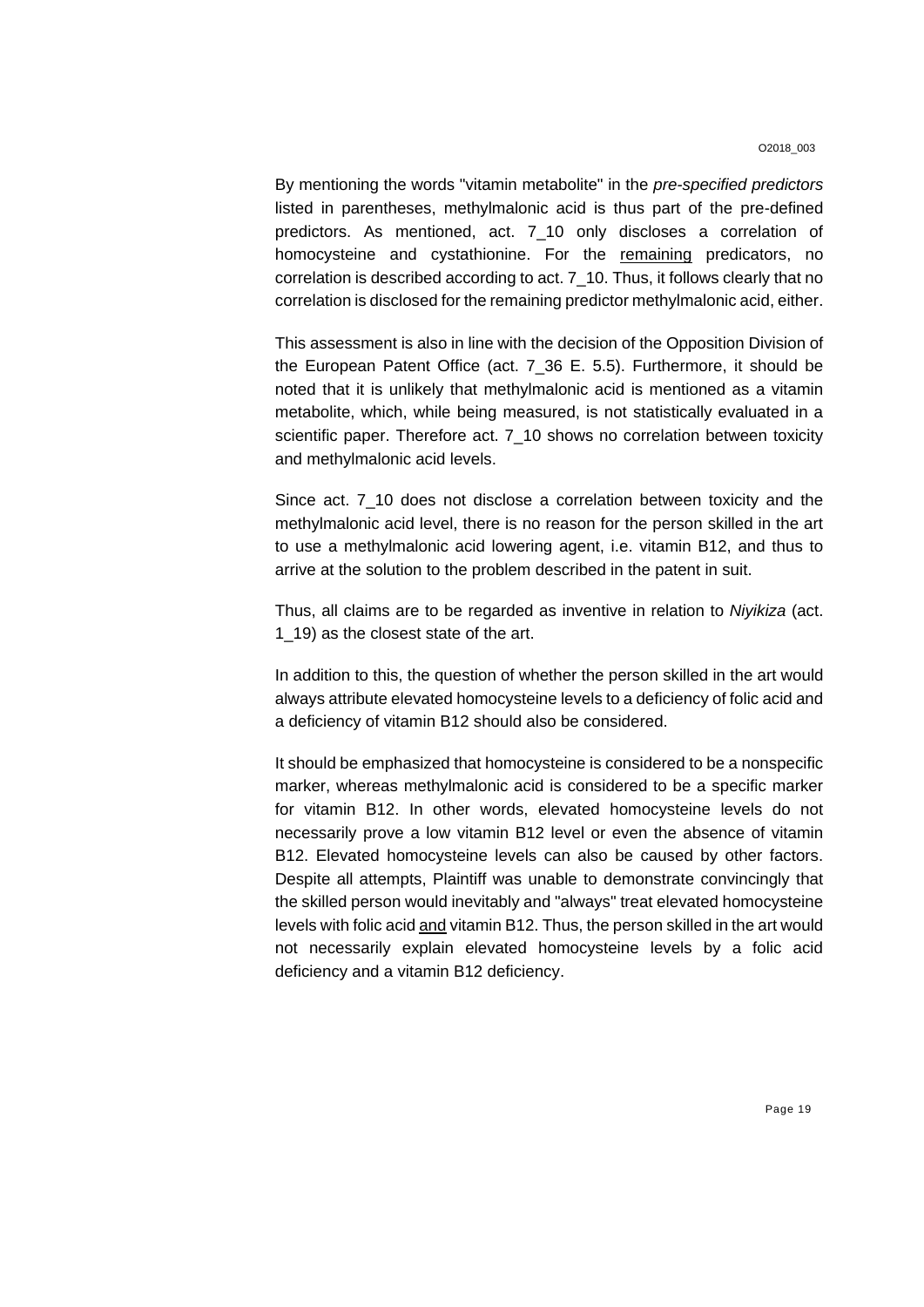The documents relied on by Plaintiff concern the cardiovascular system (act. 1\_20, act. 1\_21 and act. 1\_22) and fetal malformations (act. 1\_24). It is conclusive that the mechanisms of action in the fields of the cardiovascular system and fetal malformations are not necessarily the same. It follows that the person skilled in the art would give less weight to disclosures from these fields than he would to disclosures from cancer therapy.

The German Federal Patent Court comes to the conclusion (act. 26\_52, p. 19, 1st paragraph) *that in the case of pemetrexed administration, blocking the three key enzymes thymidylate synthase (= TS), dihydrofolate reductase (= DHFR) and glycinamide ribonucleotide formyl transferase (= GARFT) in the "DNA cycle" blocks not only this cycle but also the "methylation cycle".* This inference is essential for the conclusion of the German Federal Patent Court that there is no inventive step.

However, this view of the German Federal Patent Court cannot be shared. This, because in case of a blockage of the DNA cycle, the methylation cycle is not blocked. As shown in the above figure (cf. act. 1\_10), the 5-MTHF required for the methylation reaction is available both from 5,10-MTHF, which in turn is supplied directly from THF, as well as from plasma as 5-MTHF (monoglutamate). Thus, not all sources of 5-MTHF are derived from the DNA cycle. As a consequence, there is no motivation for the skilled person to administer vitamin B12 in addition to folic acid in antifolate administration in cancer therapy and the folic acid supplementation of pemetrexed is not obvious.

The main points can be summarized as follows:

- *Niyikiza* (act. 1\_19) does not disclose vitamin B12 or a pharmaceutical derivative thereof.
- Elevated homocysteine levels prior to treatment do not prove without any doubt a vitamin B12 deficiency.
- The toxicities associated with pemetrexed are caused by high homocysteine levels.
- Even in case of a possible administration of folic acid in the treatment with pemetrexed, an (additional) administration of Vitamin B12 is not to be regarded as given.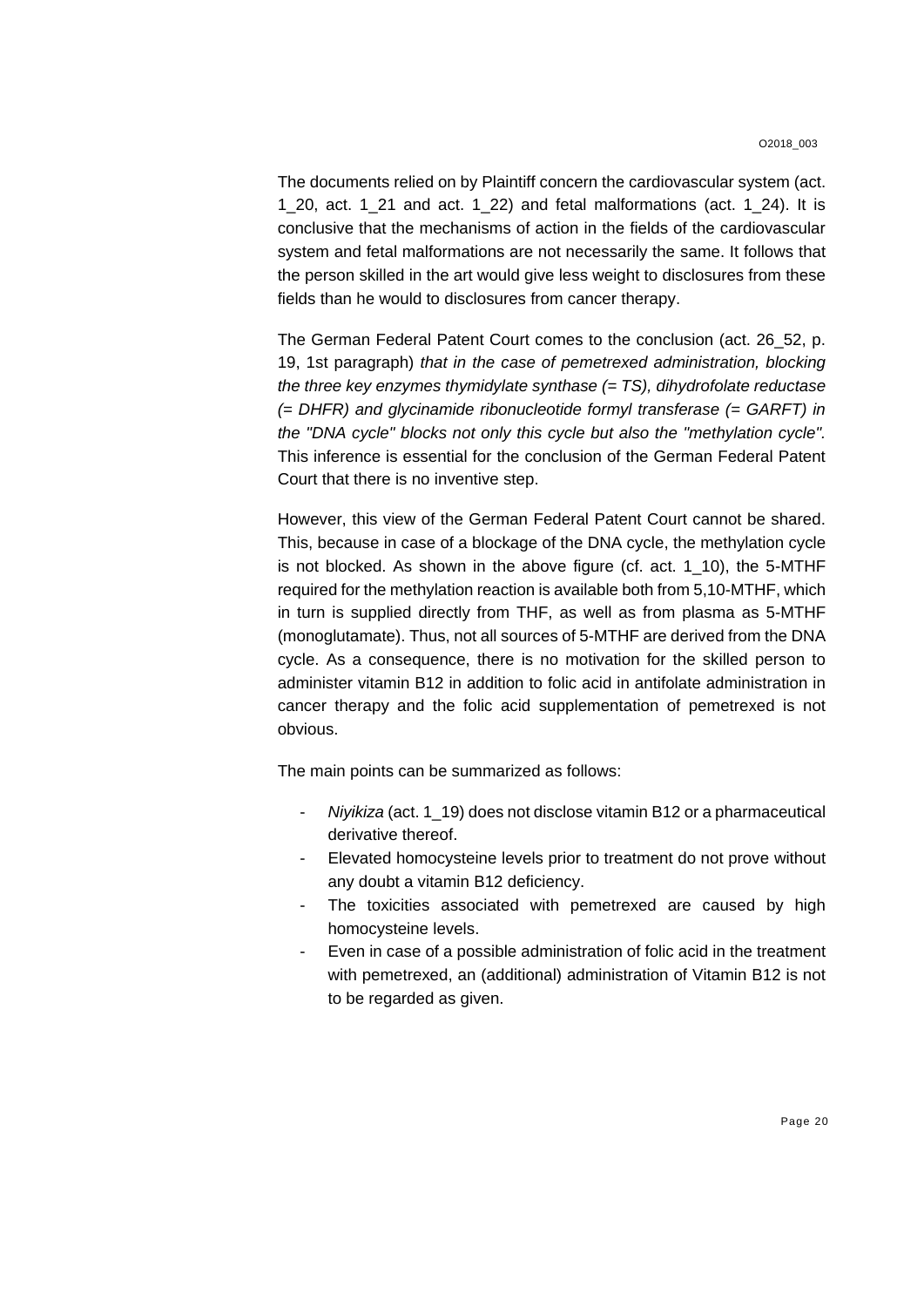Knowing that folic acid competes with the antifolate and thus reduces the effectiveness of antifolate, it is more than questionable whether the skilled person would have administered folic acid and especially, combined with it, vitamin B12 or a pharmaceutical derivative thereof.

On the basis of the above considerations, Plaintiff's attacks are unsuccessful and all claims must therefore be regarded as inventive in relation to *Niyikiza* (act. 1\_19) as the closest state of the art.

# **23. Inventive Step in Relation to the Document "IBIS Guide to Drug-Herb and Drug-Nutrient Interactions" ("***IBIS***", act. 1\_27)**

According to Plaintiff, *IBIS* (act. 1\_27) discloses the supplementation of methotrexate treatment with folic acid in order to reduce the side effects of methotrexate (act. 1, margin no. 145). In addition, *IBIS* further recommends that vitamin B12 be administered as a supplement, since it acted in combination with folic acid (act. 1, margin no. 146). Plaintiff therefore concludes that *IBIS* thus teaches that vitamin B12 should be added during treatment with methotrexate (act. 1, margin no. 148). The subject matter of the patent in suit differed from the disclosure of *IBIS* only in that the antifolate methotrexate was replaced by the antifolate pemetrexed disodium (act. 1, margin no. 151). It was therefore the objective technical task of the patent to use an alternative antifolate. Pemetrexed had an inhibitory effect on dihydrofolate reductase, *inter alia*, which was also inhibited by methotrexate. Thus, the effect of the anti-folate pemetrexed disodium was based on the same mechanism as that of the antifolate methotrexate. In addition, pemetrexed and methotrexate were structurally closely related. Therefore claim 1, and - by analogy to the remarks made in respect of *Niyikiza* (act. 1\_19) - also claims 2 to 11 and claims 12 to 14, did not involve an inventive step (act. 1, margin nos. 152 - 156).

Defendant disagrees with Plaintiff and argues that *IBIS* was a guideline on drug-herb and drug-nutrient interactions and that the passages and references cited by Plaintiff referred exclusively to the treatment of rheumatoid arthritis and not to chemotherapeutic cancer treatment with methotrexate (let alone other antifolates) (act. 7, margin no. 214). Defendant disputes that it constitutes prior art which was accessible to the public on the priority date, since the mere copyright notice was not sufficient to prove this (act. 7, margin no. 215).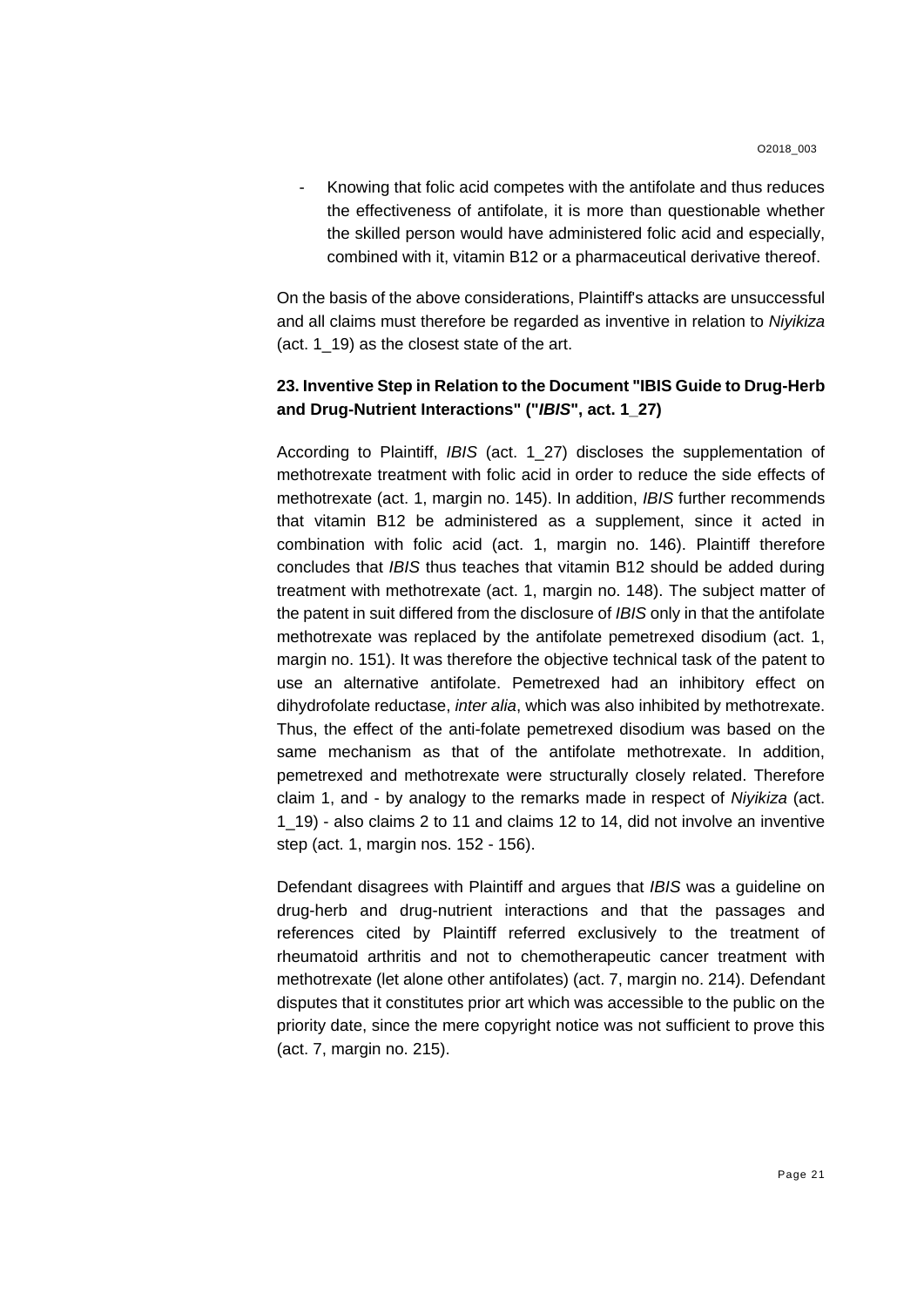Defendant further states that even if *IBIS* had been accessible to the public, the skilled person would not have consulted this prior art because it did not relate to the field of cancer treatment (act. 7, margin no. 216). With regard to the treatment of rheumatoid arthritis, not only was the therapeutic objective completely different, but it was also known that the administration of methotrexate in the treatment of rheumatoid arthritis had a completely different mode of action compared with chemotherapeutic use. Methotrexate is administered at low doses over a long period of time in order to achieve a long-lasting immunosuppressive effect. In contrast, in the treatment of cancer, high doses are administered over a short period of time to maximize the destruction of rapidly dividing tumor cells and minimize toxic effects due to the destruction of healthy cells (act. 7, margin no. 219). In addition, *IBIS* disclosed that the initial assumptions, namely that the effects of methotrexate on folic acid were the cause of its supposed benefit in rheumatoid arthritis as in the case of chemotherapeutic uses, had been abandoned. Rather, it was found that the inhibition of dihydrofolate reductase (DHFR) by methotrexate in folate metabolism, which was relevant for cancer treatment, was expressly not the decisive effect in the treatment of rheumatoid arthritis (act. 7, margin no. 221). Furthermore, in her statement (cf. act. 7\_11), Prof. Jackman had emphasized the skilled person's concerns which the skilled person would have had with regard to a contraindication of folic acid with methotrexate (act. 7, margin no. 227). Thus, in *IBIS*, the person skilled in the art would not have found any incentive to carry out a tumor treatment with methotrexate, let alone with pemetrexed, in combination with folic acid or vitamin B12 (act. 7, margin no. 228). Furthermore, the effectiveness of the antifolate is of highest priority in tumor treatment.

Plaintiff disputes the objection that act. 1\_27 is not part of the state of the art. According to the affidavit of Dr. M. Stargrove (act. 22\_50), the content corresponding to *IBIS* was available on CD as of October 1999, thus being made available to the public and thus being part of the state of the art. Furthermore, Plaintiff disputes that the administration of methotrexate in the treatment of rheumatoid arthritis has a completely different effect than in chemotherapy, since the mode of action of methotrexate is the same both in the treatment of rheumatoid arthritis and in the treatment of tumors.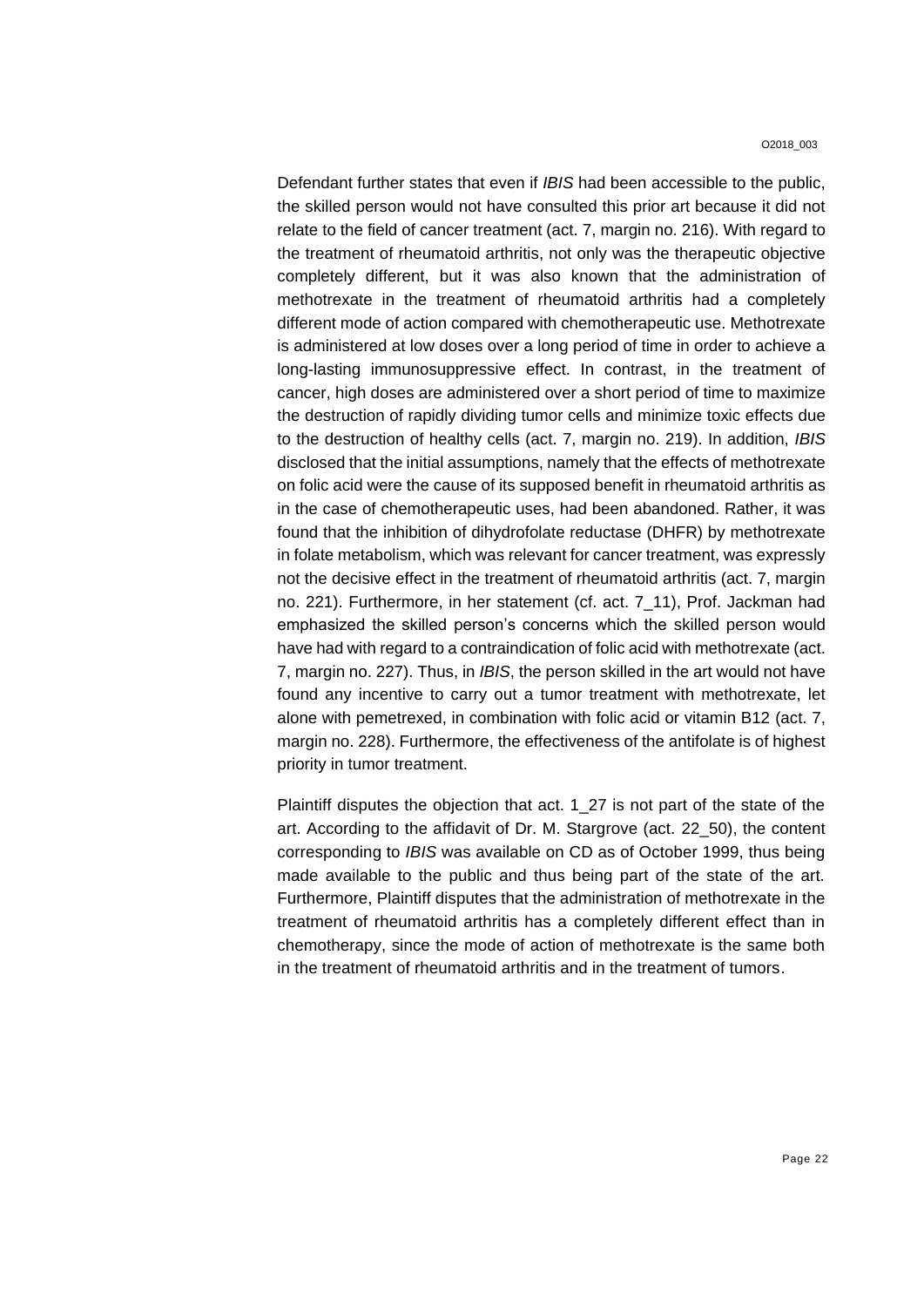# **Assessment of an Inventive Step in Relation to the Document "IBIS Guide to Drug-Herb and Drug-Nutrient Interactions" ("***IBIS***", act. 1\_27):**

*IBIS* is a guide to drug-herb and drug-nutrient interactions (act. 1\_27).

The first step in determining inventiveness is to clarify whether *IBIS* is a prior art document or not.

In principle, it is correct that a copyright date is not clear evidence that the publication actually took place on that date, but it is certainly an indication of this. Thus, Defendant no longer disputed the concrete claims of Plaintiff (act. 22, margin nos. 232 et seq.) regarding the public accessibility of act. 1\_27 before the priority date.

It can therefore be assumed that *IBIS* represents a valid state of the art.

*IBIS* discloses methotrexate, which is a DHFR inhibitor. While pemetrexed is indeed a DHFR inhibitor, it is additionally also a TS and GARFT inhibitor. Hence, it cannot be concluded that methotrexate and pemetrexed follow the same mechanism of action and that it is therefore obvious *per se* to exchange methotrexate for pemetrexed. This would mean that TS and GARFT inhibition had no influence on the mechanism of action and efficacy of pemetrexed.

The *IBIS* passages cited by Plaintiff relate to the treatment of rheumatoid arthritis. Defendant's argument that, on the one hand, the mechanisms of action in rheumatoid arthritis and cancer treatment are different and, on the other hand, that the administration is very different in the treatment of rheumatoid arthritis and in chemotherapy is convincing for the following reasons.

The following passage on page 3 in *IBIS* already underlines that also the person skilled in the art did not consider the mechanisms of action in the treatment of rheumatoid arthritis and in the treatment of cancer to be the same.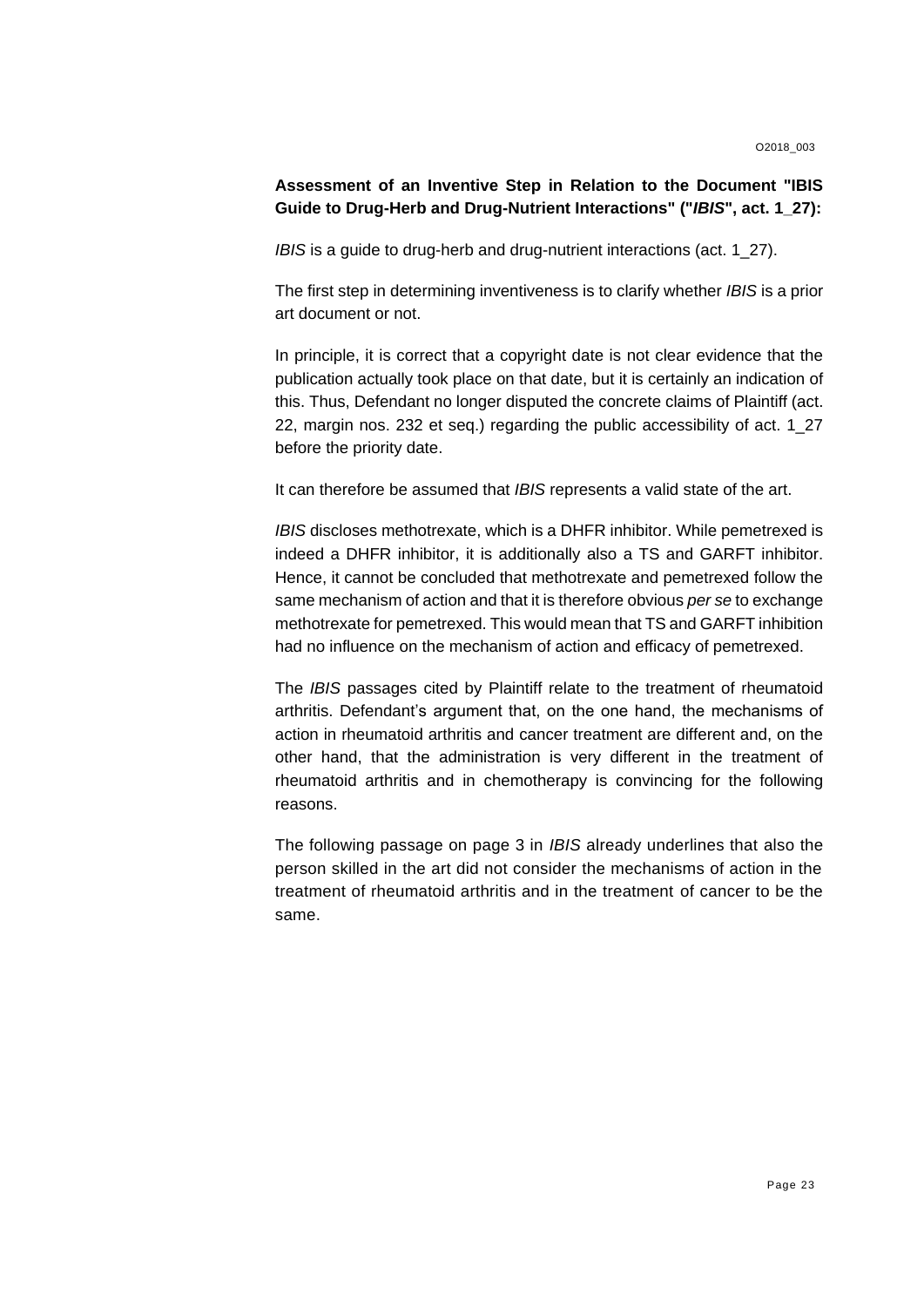antirheumatic effect. Most researchers have found that folic acid levels were not relate to parameters of disease activity and concluded that methotrexate does not exert its action in RA primarily by inhibiting dihydrofolatereductase.

The view that the structural similarity between methotrexate and pemetrexed would have been an argument in favor of regarding pemetrexed as an alternative to methotrexate cannot be shared. This, because it is notoriously known to the Court that it is very difficult to predict a pharmaceutical effect solely on the basis of a chemical formula. If in addition it is known that methotrexate and pemetrexed also have different mechanisms of action, this is to be expected even less.

The following passage on page 2 of *IBIS*, which expresses concerns about nutrients during chemotherapy, gives a clear warning to be cautious when administering folic acid, as the administration of folic acid counteracts the efficacy of methotrexate. The last sentence in this passage is also an indication that statements about methotrexate cannot be transferred to other antifolates.

· nutritional concerns with chemotherapy: Since methotrexate's interference with foli acid metabolism is intentional, individuals prescribed this drug for cancer treatment should limit their supplementation of folic acid to a maximum of 400 mcg per day. Consultation with your prescribing physician or other qualified healthcare provider is important because use of folic acid at higher levels might work contrary to the drug's therapeutic intention. However, this caution against folate supplementation does not extend to individuals taking chemotherapeutic agents other than methotrexate.

Thus, based on *IBIS*, the person skilled in the art would not have exchanged the antifolate methotrexate for pemetrexed, and he would certainly not have used vitamin B12 or a pharmaceutical derivative thereof to supplement pemetrexed in cancer therapy.

Thus, all claims are inventive in relation to *IBIS* (act. 1\_27) as the closest state of the art.

# **24. Inventive Step in Relation to the Document "Antifolate Drugs in Cancer Therapy" ("***Jackman***", act. 1\_28)**

According to Plaintiff, Jackman (act. 1\_28) establishes a strong link between antifolate therapy and supplementation of treatment with vitamins, in particular vitamin B12. The chapter on the antifolates "Lometrexol" and "LY309887" proposed the administration of folic acid to human cancer patients in order to reduce the toxicity of the antifolates.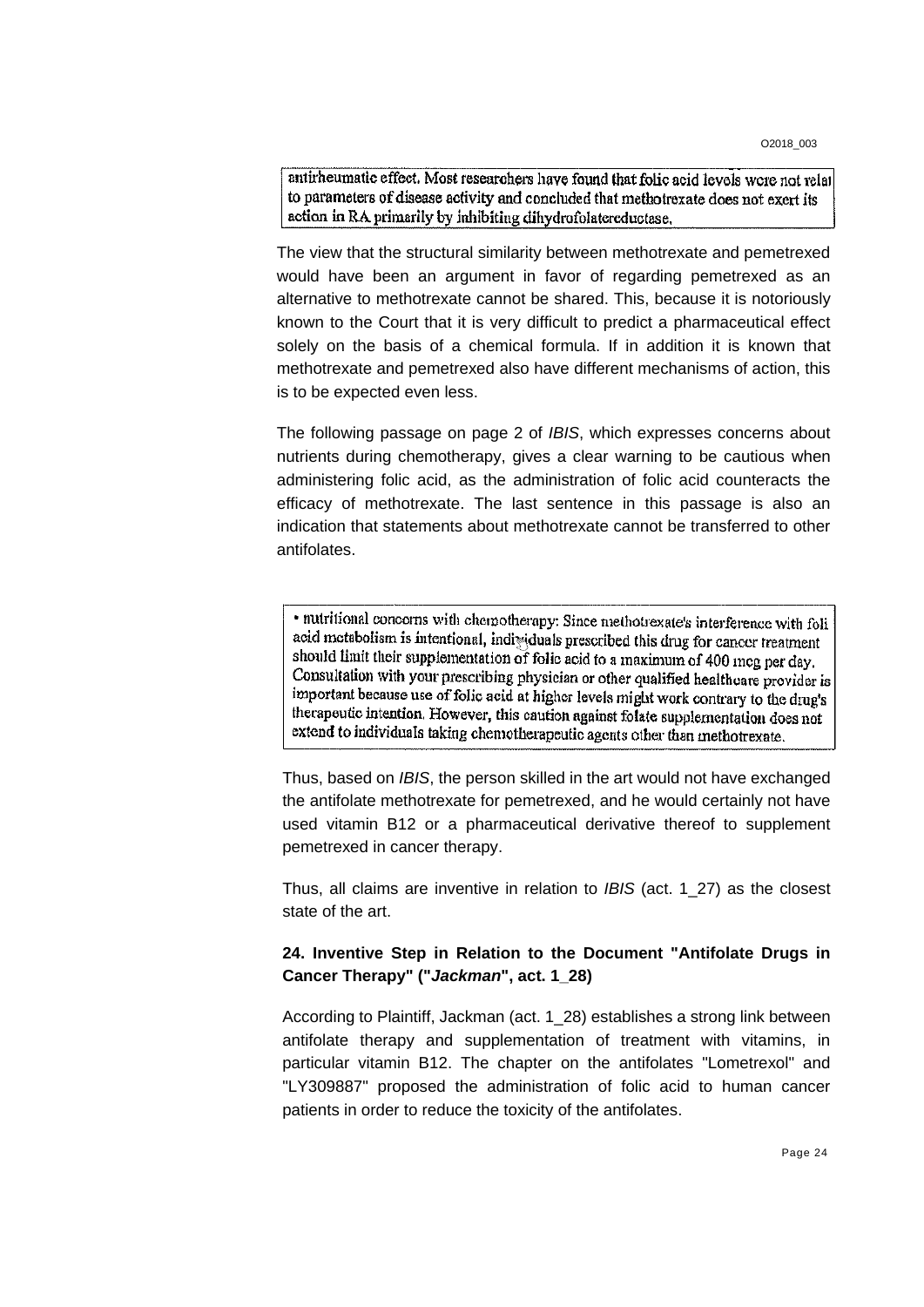In addition, it was explained that the status of vitamin B12 could significantly influence the severity of toxicity observed during chemotherapy. *Jackman* therefore teaches to supplement the addition of folic acid in antifolate-based cancer therapy with vitamin B12, among others, in order to minimize side effects (act. 1, margin no. 161). According to Plaintiff, the subject matter of the patent in suit differs from the disclosure in *Jackman* only in that the antifolate pemetrexed disodium is used instead of the antifolate "Lometrexol" or "LY309887" (act. 1, margin no. 162). It was thus the objective technical task of the patent in suit to use an alternative antifolate. Lometrexol was very similar in structure to the antifolate pemetrexed and was based on the same mechanism of action, namely the inhibition of dihydrofolate reductase and glycinamide ribonucleotide formyltransferase. LY309887 also had a high structural similarity with pemetrexed and was an inhibitor of glycinamide ribonucleotide formyltransferase.

Thus, in view of the structural similarity and the same mechanism of action, it would have been obvious to the person skilled in the art to replace Lometrexol or LY309887 by the more recent pemetrexed (known to the person skilled in the art e.g. from act. 1\_19) as an alternative antifolate. Therefore, claim 1, and - by analogy to the remarks made with respect to *Niyikiza* (act. 1\_19) - also claims 2 to 11 and claims 12 to 14 did not involve an inventive step (act. 1, margin nos. 162 - 166).

Defendant disagrees with Plaintiff and submits that Plaintiff cites two chapters in *Jackman* (chapter 8 and chapter 12), but refers only to the chapter which is not related to the antifolate pemetrexed. Chapter 12, which concerns Lometrexol and LY309887 respectively, contains no incentive for the use of a combination therapy of pemetrexed with vitamin B12. On the contrary, the person skilled in the art would deduce from chapter 8 that pemetrexed was an effective antifolate, whose toxicities were controllable and tolerable, and the person skilled in the art would get the incentive to counteract occurring toxicities by reducing the dosage, which was also done in the Phase II studies described in *Jackman*. Thus, no co-therapy was suggested (act. 7, margin nos. 232 - 236).

Defendant states that the mouse studies described in section 2.6 were problematic compared to humans due to the differences in systemic thymidine and folate levels and therefore had little or no prognostic value (act. 7, margin no. 238).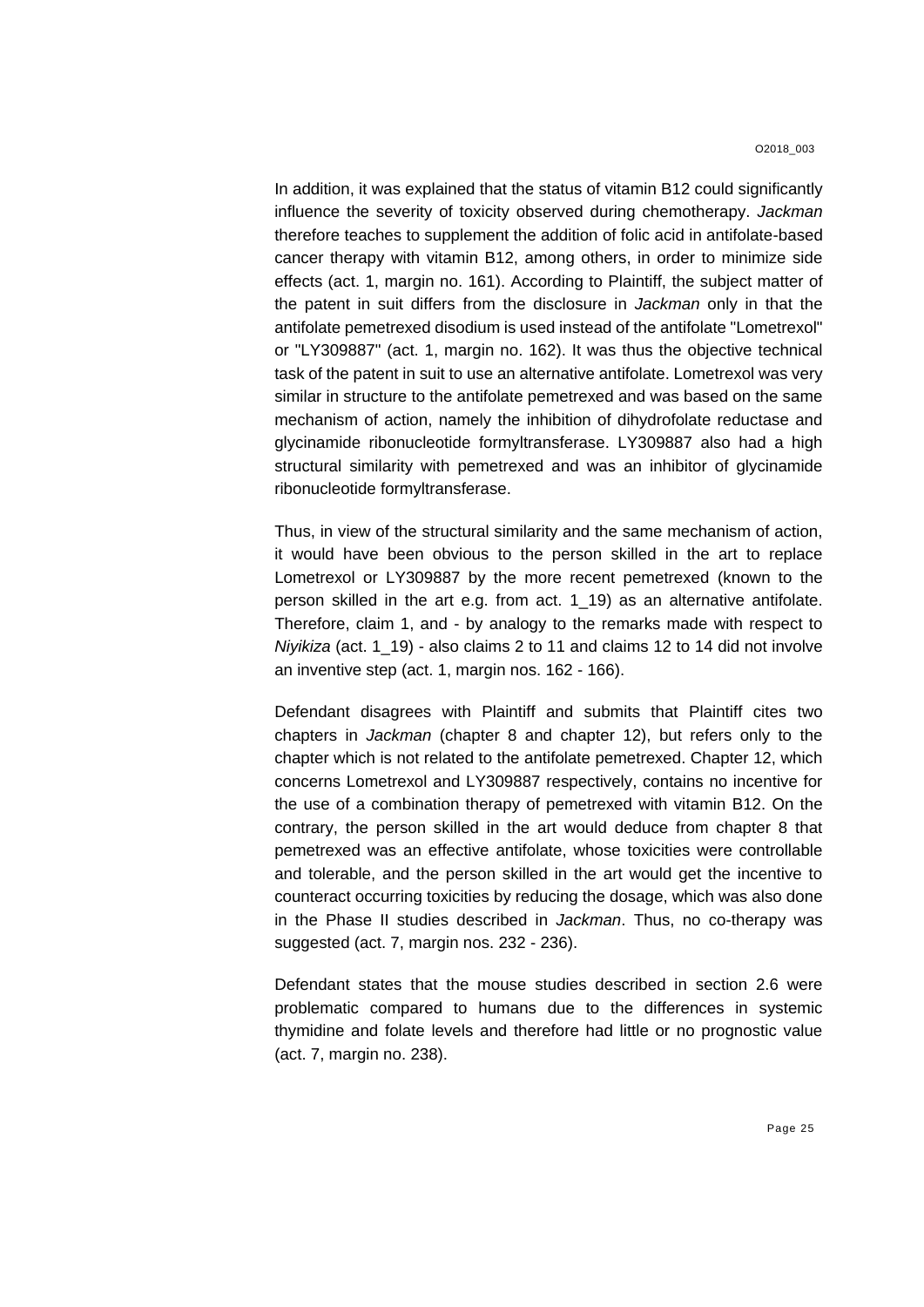It was alarming that during pre-treatment with folic acid massively increased pemetrexed doses would have to be administered in order to achieve the same antitumor effect - even in the highly sensitized tumor cells. However, higher pemetrexed doses would have a negative effect on the kidneys ("kidney toxicity"). Pre-treatment with folic acid would not protect the kidneys from the toxicity of pemetrexed, instead the longer residence time of pemetrexed would probably worsen the kidney function and lead to worsening of the observed toxicities (act. 7, margin no. 241).

It was misleading and wrong to say that the person skilled in the art would consider the information in chapter 12 to be relevant for treatment with pemetrexed - for example due to the alleged structural similarity of lometrexol and pemetrexed. According to Defendant, the person skilled in the art would *a priori* attribute more relevance to the chapter on pemetrexed for the topic of treatment with pemetrexed, especially since he could explicitly infer from chapter 8 that the metabolic effects of pemetrexed differed from those of LY309887 (act. 7, margin no. 245).

Plaintiff disagrees with Defendant's argument that folic acid impaired the efficacy of pemetrexed and it was by no means contraindicated (act. 22, margin nos. 68 et seq. with reference to act. 1\_28 and act. 1\_12). In addition, Plaintiff argues that the person skilled in the art would derive from section 2 of chapter 8 of act. 1\_28 (corresponding to act. 22\_43) that in a mouse study the toxicity of pemetrexed was significantly more pronounced in the group with the low-folate diet than in mice to which sufficient folic acid had been administered, such that it could be concluded that the administration of folic acid reduced the toxicity / adverse effects of pemetrexed without negatively affecting its efficacy (act. 22, margin nos. 199 - 205). Plaintiff also objects to the argument that the skilled person would have reduced the dosage of pemetrexed in order to reduce the toxicity, because this would evidently have resulted in a reduced antitumor effect. He would have rather pursued the combination therapy of pemetrexed and folic acid clearly recommended in *Jackman* (act. 1\_28) than to accept a reduced effectiveness of the antifolate, since the administration of folic acid would have reduced the toxicity while even slightly improving the antitumor effect (act. 22, margin no. 206). Plaintiff derives from the reference in the patent in suit, paras. [0034] to [0043], from act. 7\_21 of Defendant, and based on act. 22\_41 and act. 22\_33 that the results of the mouse studies could also be transferred to humans (act. 22, margin nos. 208 - 213).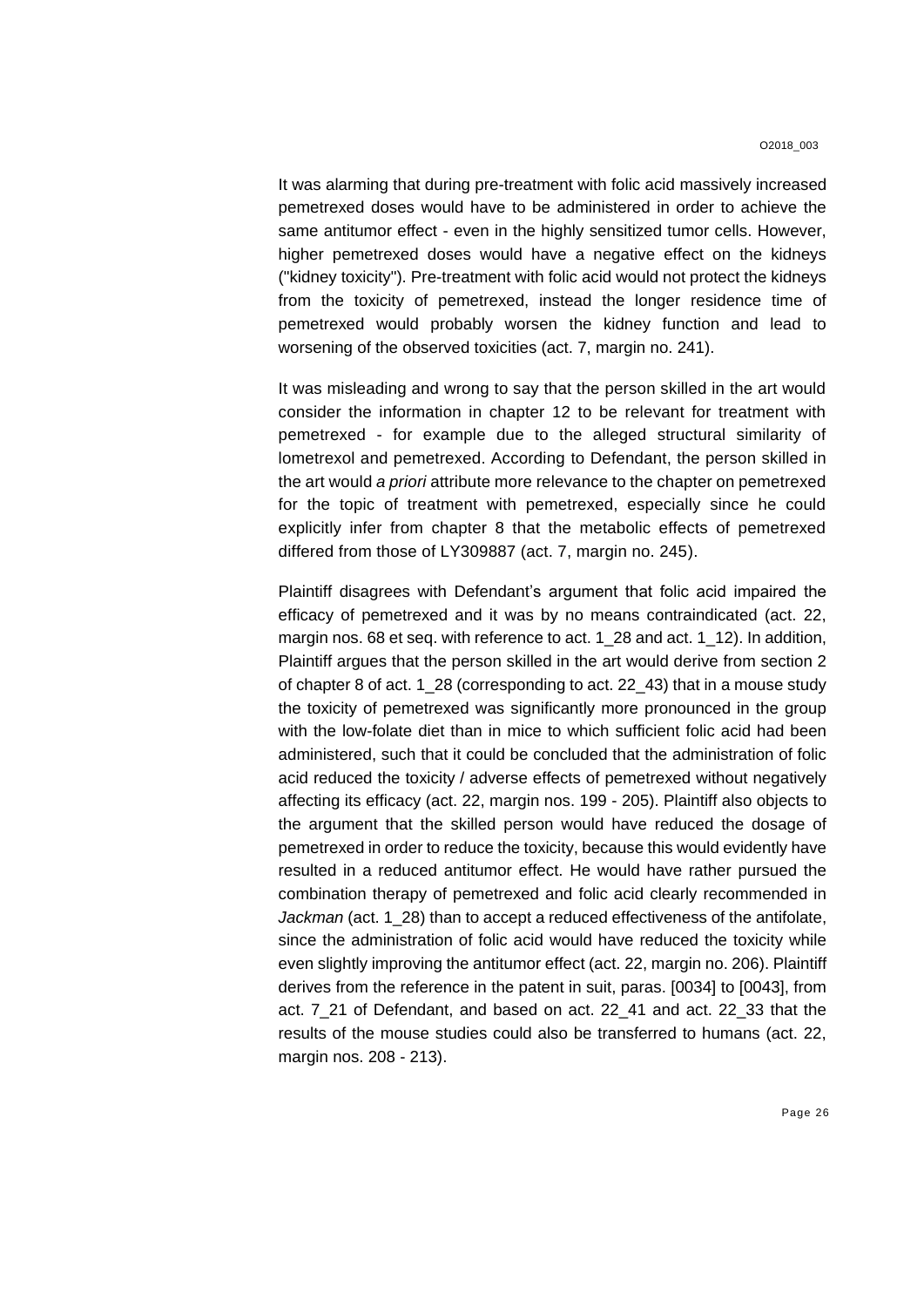Based on the biochemical expert knowledge, the person skilled in the art was aware that functional folic acid must be present in the cell for the reduction of toxicity, i.e. folic acid in the form of THF, and not in the form of 5-MTHF (as in the so-called "methyl trap"; act. 22, margin no. 39).

Defendant discusses in detail Fig. 2 of *Worzalla*, which is said to be identical to Fig. 4 in *Jackman*, to show that in the case of administration of pemetrexed with folic acid the decrease in toxicity would only be achieved at the expense of efficacy and would require much higher dosages, which in turn would pose an increased risk that other side effects would occur that could not be reduced or neutralized by folic acid, such as kidney damage. However, since 100% tumor inhibition without folic acid would already be achieved at significantly lower doses and thus without lethality, the person skilled in the art could use a dose range without lethality and with maximum inhibitory effect (act. 30, margin no. 88).

Plaintiff disagrees with this new line of argument of Defendant by stating that Fig. 2 from *Worzalla* (or the corresponding Fig. 4 from *Jackman*) showed nothing other than that folic acid supplementation allowed an increase in the dosage of pemetrexed to more than 30 mg/kg without this dose being lethal for the test animals. In addition, Fig. 2 showed that tumor inhibition of 100% would be achieved at said dose. Without folic acid supplementation, however, said dose of 30 mg/kg would be lethal (indicated by the vertical line at said dose, which extended up to 100% lethality).

In particular, Plaintiff repeatedly argues that *Jackman* teaches that the toxicity of pemetrexed would be reduced if administered together with folic acid without affecting the antitumor effect. *Jackman* taught unequivocally that, thanks to folic acid administration, not only could a higher dose of pemetrexed be administered, but also the side effects could be reduced (act. 35, margin nos. 15 - 16). Plaintiff sees a reference to this interpretation in paragraph [0039] of the patent in suit, where only the result was given that tumor suppression of 100% would also be achieved at a dose from 30 mg/kg with folic acid supplementation (act. 35, margin no. 19).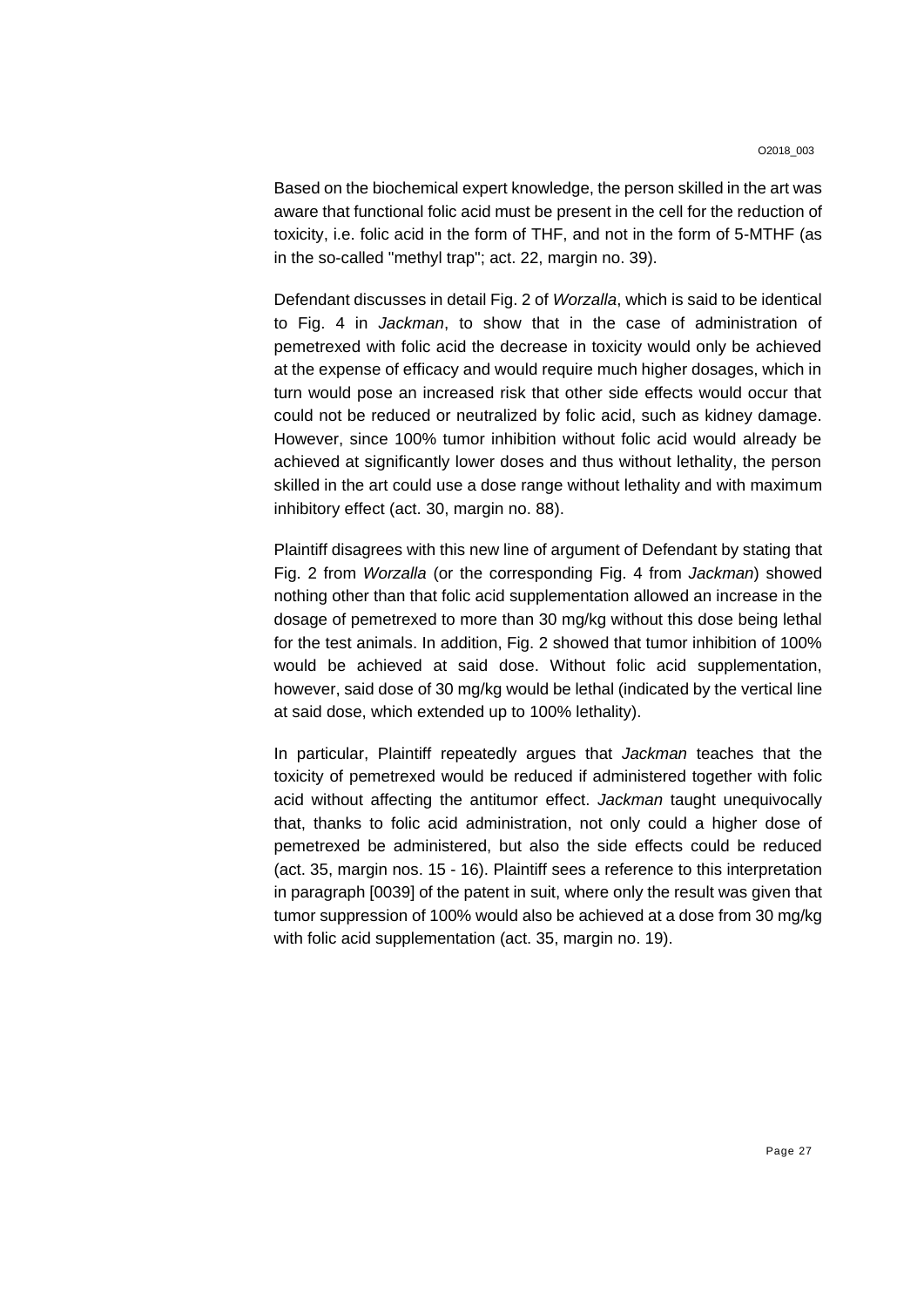**Assessment of an Inventive Step in Relation to "Antifolate Drugs in Cancer Therapy" ("***Jackman***", act. 1\_28):**

Jackman (act. 1\_28) is a monograph on antifolates in cancer therapy. Chapter 8 deals with studies on the MTA antifolate LY231514 (= pemetrexed), while chapter 12 deals with studies on the GARFT inhibitors lometrexol and LY309887.

Chapter 8 contains the following passage in chapter 2.6 on page 191:

*"However, if daily folic acid supplementation (15 mg/d/mouse, po) was given in conjunction with MTA, excellent antitumor dose-response (10 mg/kg to 1000 mg/kg, with antitumor activity ranging from 80 to 100 %) and no lethality was observed. (...) These data suggest that folate supplementation not only modulates the toxicity but also slightly enhances the antitumor response of MTA,"*

From this passage it can indeed be concluded that it is recommended to administer folic acid combined with pemetrexed.

The passage is followed immediately thereafter by Fig. 4 on page 192:



It is shown here that full inhibition  $(=$  antitumor effect) is already achieved with a lower dose (data at the top left) of pemetrexed without folic acid and that with folic acid administration this full inhibition is only achieved with a significantly increased dose of pemetrexed, at which high lethality can already be observed when administered without folic acid. In other words, Fig. 4 does not show an increase of the antitumor effect by folic acid, as mentioned in the first passage ("*slightly enhances the antitumor response*") but - on the contrary - a reduction.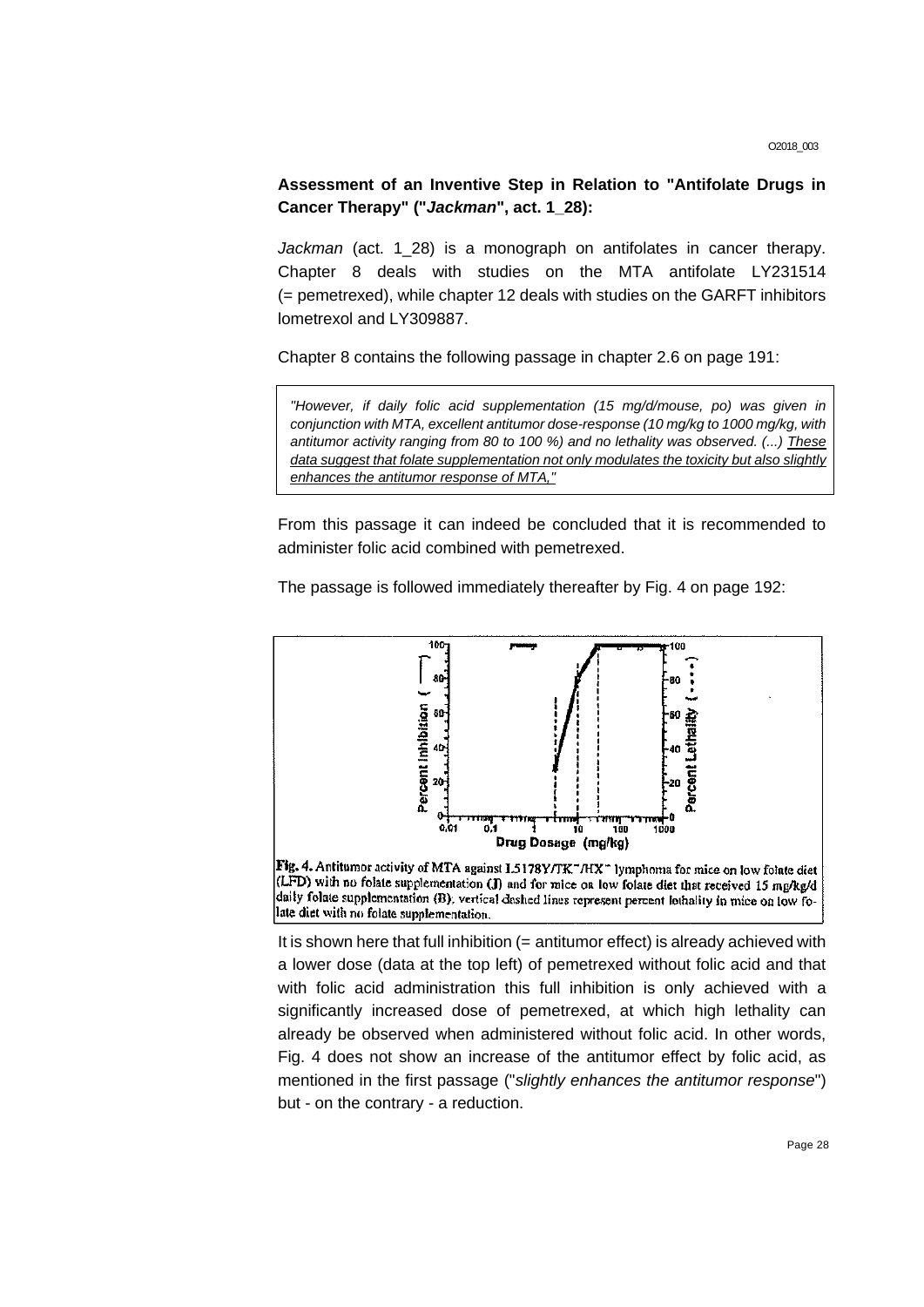It is difficult to judge how the person skilled in the art would have dealt with this situation of contradictory recommendations and which one he would have followed. However, he would not have decided in favor of supplementary administration of folic acid without any doubts. Even if he had nevertheless decided to administer folic acid, he would certainly have been cautious and would have continued to have reservations.

It is also clear that the skilled person, on the other hand, would also view the two documents concerning Phase I studies (act. 7\_21, act. 7\_22) as confirmation that the addition of folic acid would require higher doses of pemetrexed, but would also conclude from these that the addition of folic acid would reduce the toxicity of pemetrexed.

Due to Fig. 4, the argument of Defendant is conclusive that the person skilled in the art would have no motivation to supply folic acid to the patient and thus wuld be forced to massively increase the pemetrexed dose in order to achieve 100% inhibition, if he had already achieved 100% inhibition at a significantly lower dose but without folic acid. This view is in line with the decision of the Court of The Hague (act. 39\_57, point 4.14).

It remains undisputed, however, that chapter 8 contains no reference to vitamin B12 or a pharmaceutical derivative thereof.

Regardless of whether or not the skilled person would administer folic acid with pemetrexed for the treatment of cancer, it remains to be determined whether he would have administered vitamin B12 (with or without folic acid) for the solution of the object underlying the patent.

The underlying object of the patent in suit is to reduce the toxic effects of pemetrexed without adversely affecting the therapeutic efficacy of the antifolate [0005]. The patent in suit solves this object by the use of vitamin B12 or a pharmaceutical derivative thereof, alone or in combination with folic acid.

As stated above, chapter 8 contains no reference to vitamin B12 or a pharmaceutical derivative thereof.

Chapter 12 of *Jackman*, on the other hand, contains a reference to vitamin B12 on page 270: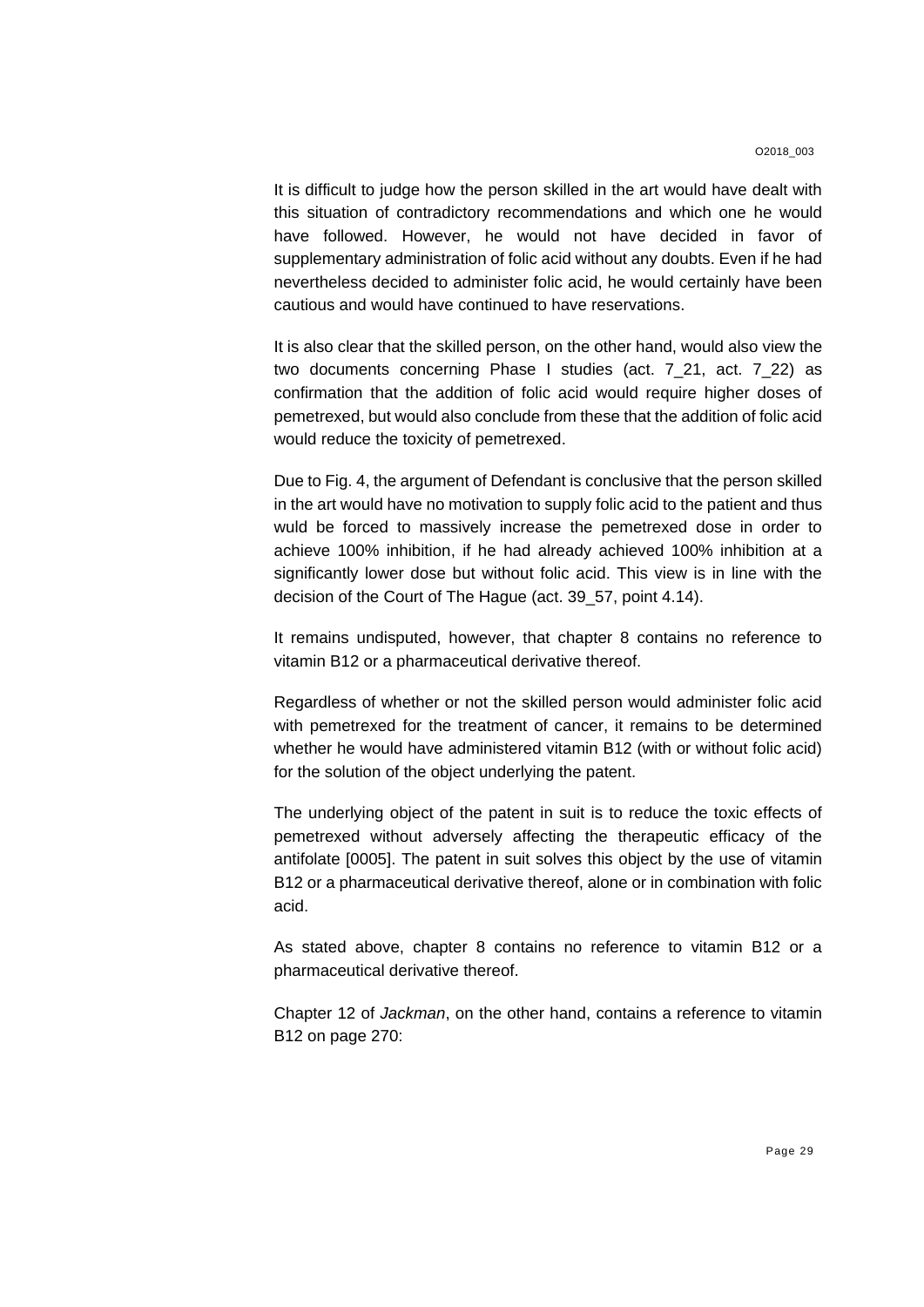be unexpected, Furthermore, dietary supplementation with folic acid may "normalize" the dose response for achieving antitumor activity and reduce toxicity to normal tissues by restoring folate pools in tissues having low folate requirements, without meeting the high folate demands of rapidly dividing tumor cells.

The biochemical pathways that utilize folate cofactors also require adequate amounts of vitamins B12 and B6. Thus, the status of all three vitamins in patients may significantly influence the severity of toxicity observed during chemotherapy. R. Allen and his col-

It should be emphasized that this passage from chapter 12 refers to other antifolates which, unlike pemetrexed, are not multi-target antifolates and that, if anything, this passage is to be understood as a non-verified recommendation due to its wording ("may").

Claims 1 - 11 of the patent in suit are directed to "mammals", which also include mice. Thus, the state of the art concerning mice and not humans is not to be regarded as irrelevant *per se*, but the person skilled in the art would consider it despite the differences and would examine its relevance more closely in a further step.

The fact that chapters 8 and 12 exist in the same monograph does not allow the conclusion that the person skilled in the art would necessarily have combined their disclosures. The chapters are written by different authors and therefore independent works. While they both deal with antifolates, lometrexol and LY309887 are GARFT inhibitors, whereas pemetrexed - in addition to GARFT - also inhibits TS and DHFR and is therefore a multi-target antifolate.

The fact that the structural similarities of lometrexol (and LY309887, for which, incidentally, no information on the structure has yet been provided) to pemetrexed disodium would have given rise to the combination of the disclosures of the two chapters cannot be regarded as certain simply because, as already mentioned in E. 23 in the *IBIS* discussion, it is very difficult to predict a pharmaceutical effect solely on the basis of a chemical formula. If in addition it is also known that lometrexol and pemetrexed have different mechanisms of action, this is to be expected even less.

The person skilled in the art therefore receives no motivation to combine the disclosure of chapter 8 with that of chapter 12 of *Jackman*.

Even if the person skilled in the art knows that vitamin B12 is required in the methylation cycle for the conversion of 5-methyltetrahydrofolate (5-MTHF) to tetrahydrofolate (THF) and that tetrahydrofolate (THF) plays an important role in the DNA cycle, so that those two cycles are linked to each other via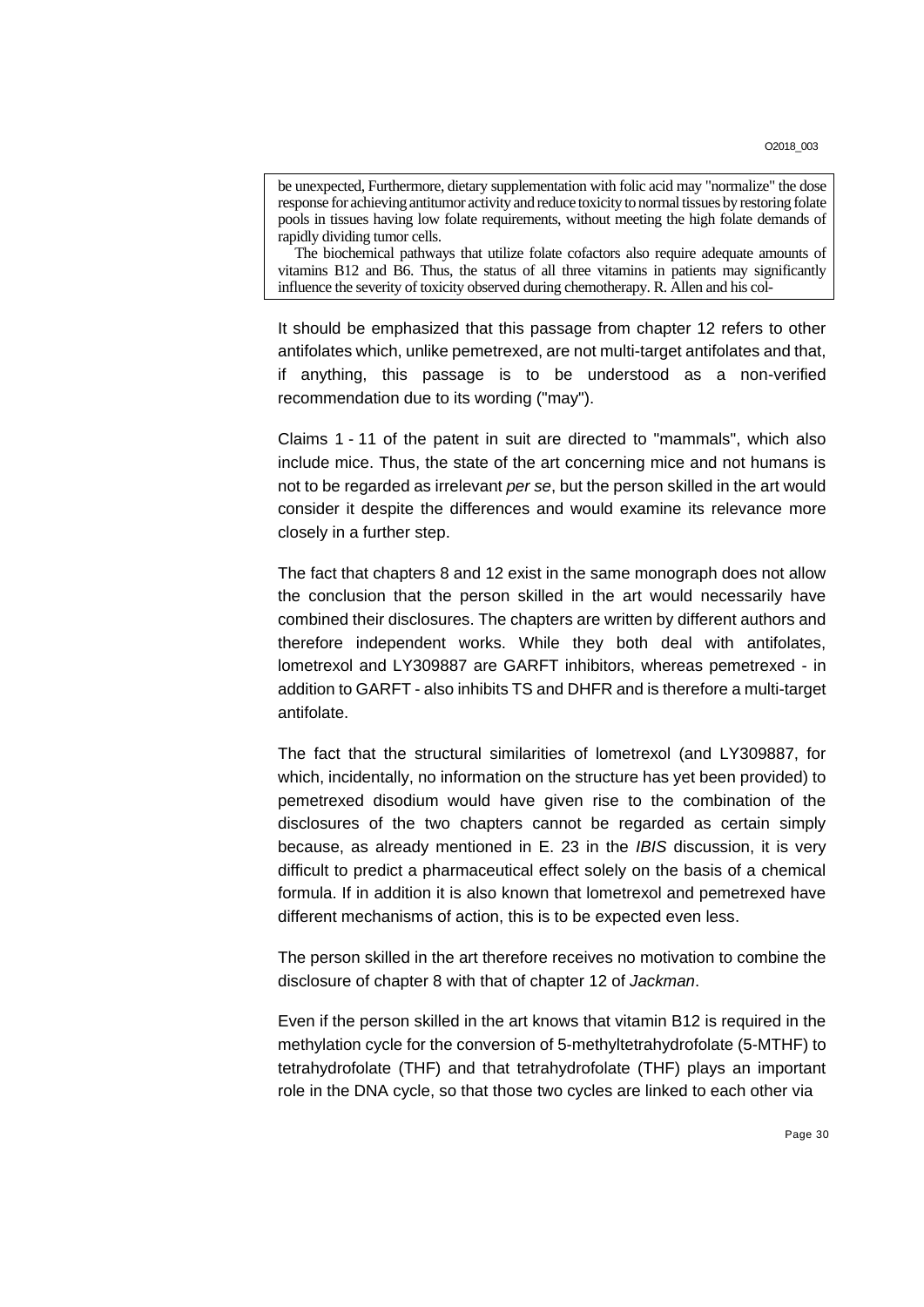tetrahydrofolate, he also knows that vitamin B12 is a co-factor, and thus existing vitamin B12 is not consumed. Thus, in the presence of vitamin B12, the methylation cycle will not be completely blocked.

Thus, the skilled person will, also based on his common general knowledge, not see himself motivated to complement the teaching of *Jackman* in chapter 8 such that he would combine an administration of pemetrexed disodium with vitamin B12.

Consequently, the present claims 1 - 14 involve an inventive step in relation to *Jackman* (act. 1\_28).

# **25. Inventive Step in Relation to the Document "An Overview of Folate Metabolism" ("***Calvert***", act. 1\_7)**

The Opposition Division of the European Patent Office maintained the patent in suit on the basis of *Calvert* (act. 1\_7) as the closest state of the art. As a consequence, Plaintiff argues that there could be no inventive step if *Calvert* was used as a basis (act. 7, margin no. 179). *Calvert* disclosed a strong correlation between homocysteine levels in a patient's blood and the development of certain side effects during treatment with pemetrexed disodium. The reference "17" indicated thereby was D9 of the opposition (act. 7\_10), which contains the further information that, according to the Opposition Division, allegedly no correlation between the pemetrexed side effects and the methylmalonic acid levels had been seen and would lead the person skilled in the art away from the supplementation with vitamin B12. Instead, the skilled person would supplement exclusively with folic acid (act. 1, margin no. 183).

Plaintiff tries to prove with several documents that this was not the case and that it was customary at the time of priority - and still is - to lower elevated homocysteine levels by adding folic acid and vitamin B12. In addition, the state of the art expressly encourages folic acid to always be administered together with vitamin B12, especially as a folic acid deficiency can also mask a vitamin B12 deficiency. Conversely, in the case of a vitamin B12 deficiency, the person skilled in the art would not only administer vitamin B12, but also folic acid, in order to ensure that homocysteine levels are completely lowered. It therefore did not matter whether a patient's methylmalonic acid levels were elevated, since it always resulted in a combination of folic acid and vitamin B12 (act. 1, margin no. 186).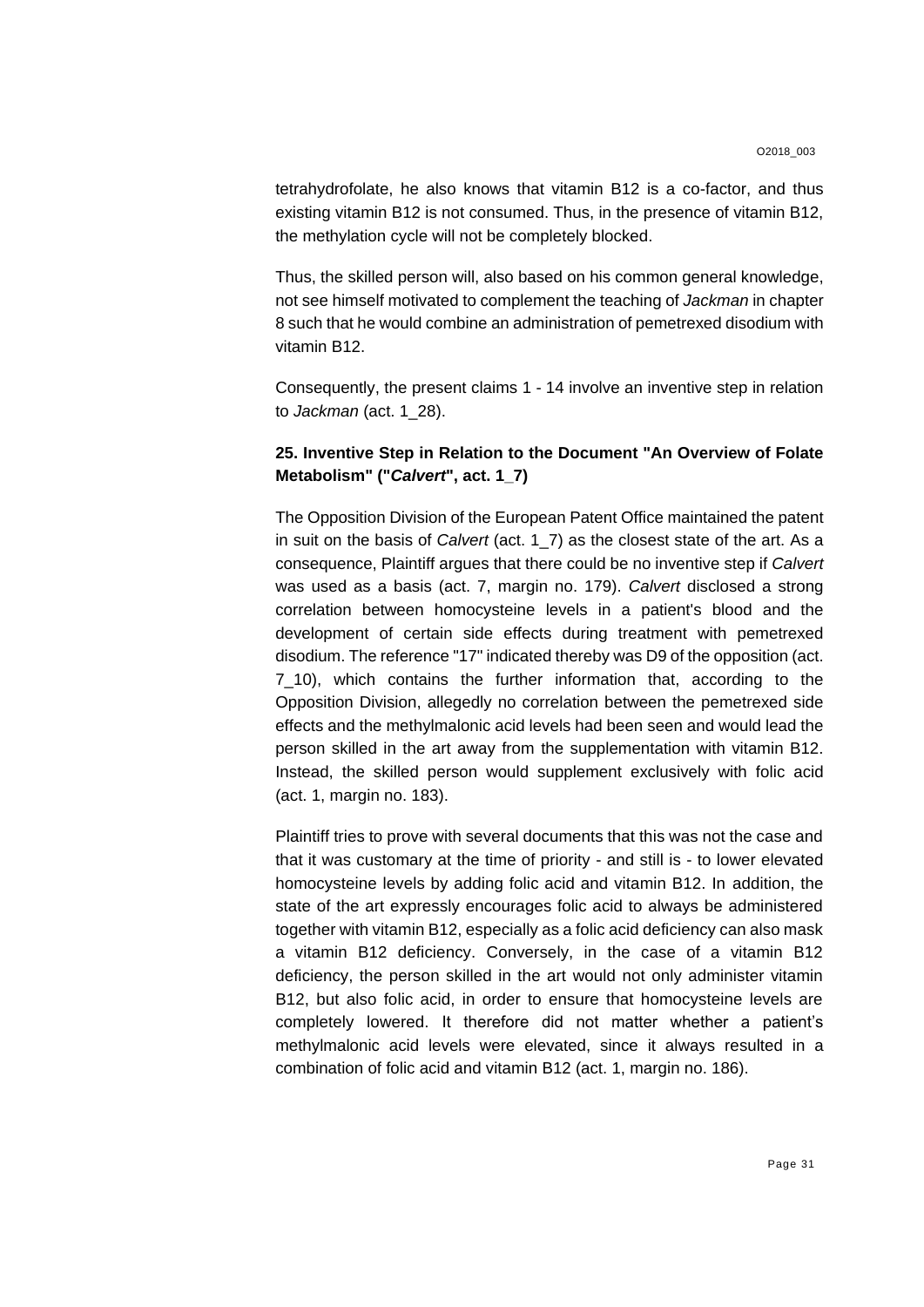Accordingly, *Niyikiza* et al. (act. 1\_19) did not state any methylmalonic acid levels either, but only the homocysteine levels were considered relevant. With this initial situation, a person skilled in the art would have had cause to lower homocysteine levels in any case by administering vitamin B12 and folic acid. On the basis of a single abstract (D9), which did not recognize the correlation, the Opposition Division had come to the conclusion that an inventive step existed (margin no. 188). This alleged non-correlation of pemetrexed side effects and methylmalonic acid levels of D9 (act. 7\_10) had proved to be incorrect, which the same author of D9 confirmed in an article (act. 1\_32) written later (act. 1, margin nos. 190, 192).

Furthermore, by analogy, the claims were not inventive starting from *Calvert* in combination with the common general knowledge, either (act. 1, margin no. 194).

Defendant submits that the Opposition Division had confirmed the legal validity of the patent in suit in a legally binding manner; the teaching of the patent in suit was novel and the combination therapy with vitamin B12 was not rendered obvious (act. 7, margin no. 257). Defendant criticizes that Plaintiff did not deal with D9 (act. 7\_10) and rather relied on another publication of the same authors, i.e. act. 1\_19. Plaintiff did not base its assertion on facts, but merely denied that there was no correlation between the toxicity effects caused by pemetrexed and the observed MMA levels (act. 7, margin no. 260).

With act. 1\_32, Plaintiff relied on a post-published article by attempting to argue that lack of an inventive step could be established on the basis of conclusions drawn from a post-published document and the fact that it formulated a clinical hypothesis on the basis of information which was not publicly known at the time of priority. This hypothesis showed that Plaintiff relied on an ex post facto analysis and used hindsight to look at the technical problem (act. 7, margin no. 273). Furthermore, Defendant asserts that the new finding of act. 1\_32 that the baseline vitamin B12 status measured by the MMA concentration was a predictor of toxicity risk had been decisive for the administration of vitamin B12 with pemetrexed. In addition, however, this preliminary information was known only to Defendant on the priority date of the patent in suit and further analyses were necessary to verify this clinical hypothesis (act. 7, margin no. 277).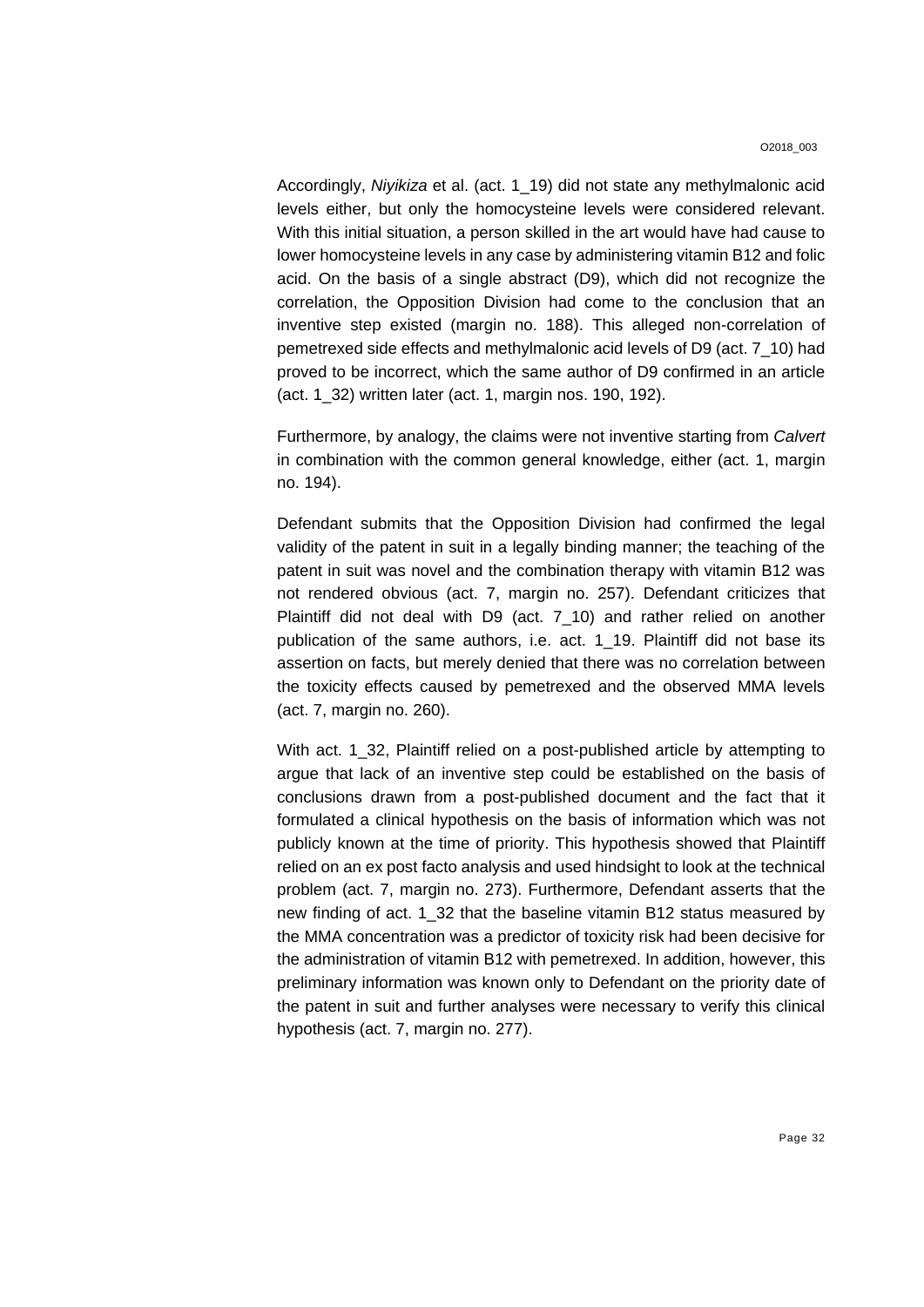Document D9 (act. 7\_10) refuted Plaintiff's unfounded claim and showed that the MMA values had been analyzed and that no correlation had been found (act. 7, margin no. 261).

The reference to *Niyikiza* et al (act. 1\_19) was not relevant. Niyikiza came to the same conclusion as act. 1\_10, namely that, of the measured vitamin metabolites (homocysteine, cystathionine and MMA), only homocysteine showed correlations (but no causality) with toxicities. No such relationship was found for MMA levels. The person skilled in the art therefore received no indication that vitamin B12 had anything to do with the toxicities of pemetrexed treatment, let alone an incentive to administer vitamin B12 (act. 7, margin no. 264). This view had also been confirmed by the Opposition Division.

Moreover, it was completely fictitious and wrong that it was an established measure to "always" treat elevated homocysteine levels with folic acid and vitamin B12 and that this was regarded as "standard practice" in antifolate therapy. On the contrary, folates and classical antifolates used the same transport system and binding sites and thus elevated folate levels competed with antifolates and undermined their therapeutic and life-saving efficacy, such that the skilled person would not consider administering vitamin B12. This knowledge was supported by numerous literature sources, which taught away from the administration of vitamin B12 to cancer patients, since it was assumed that vitamin B12 accelerated tumor growth (act. 7, margin no. 268).

Defendant argues that the skilled person, based on observations from other medical fields, namely cardiovascular diseases where homocysteine is considered to be the cause, would not resort to the administration of vitamin B12. Toxicity was caused by the antifolate pemetrexed and homocysteine was regarded only as a marker, as shown in act. 7\_10 and act. 1\_19 (act. 7, margin no. 269).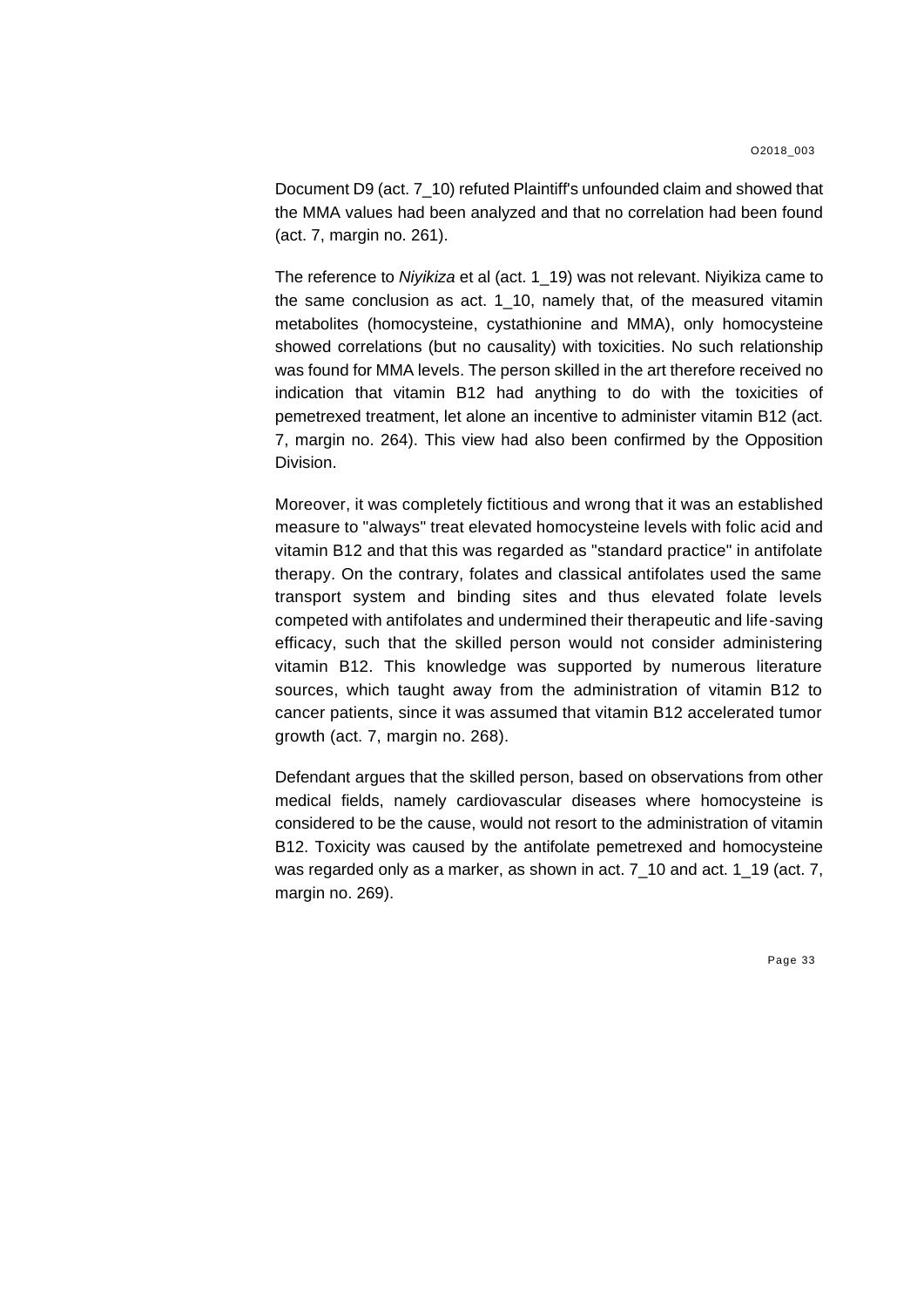## **Assessment of an Inventive Step in Relation to "An Overview of Folate Metabolism" ("***Calvert***", act. 1\_7):**

*Calvert* (act. 1\_7) gives an overview of folate metabolism and describes the cancer fighting effects of pemetrexed (MTA) and its toxicity.

The object underlying the patent in suit is to reduce the toxic effects of pemetrexed without negatively affecting the therapeutic efficacy of the antifolate [0005]. The patent in suit solves this object by the use of vitamin B12 or a pharmaceutical derivative thereof, alone or in combination with folic acid.

It is undisputed that *Calvert* does not disclose either vitamin B12 or its methylmalonic acid marker.

Page 9 states the following information, which was heavily discussed:

(Fig 8). The measurement of pretreatment plasma hornocysteine has proved to be a sensitive way of predicting the toxicity of MTA. <sup>17</sup>

The reference 17 mentioned in this passage corresponds to act. 7\_10. Thus, the disclosure content of act. 7\_10 is a key point in the discussion regarding the inventive step in relation to *Calvert*, especially with regard to the correlation between toxicity and methylmalonic acid levels. This question has already been discussed in detail in E. 22. The conclusion drawn there, which is also valid here, that act. 7\_10 shows no correlation between toxicity and methylmalonic acid is in accordance with the decision of the Opposition Division (act. 7\_36).

Plaintiff's attempt to prove with a post-published document (act. 1\_32) that the alleged non-correlation of pemetrexed side-effects and methylmalonic acid values of act. 7\_10 proved to be incorrect in retrospect, is without merit, since the content of act. 1\_32 was simply not publicly available at the time of filing, apart from the fact that it cannot be ruled out that in principle any authors can change their opinion over time.

Therefore, act. 7\_10 offers no basis for a correlation or for the relevance of methylmalonic acid levels and certainly no motivation for combining the feature missing in *Calvert*, vitamin B12, with pemetrexed disodium and thus to solve the problem described.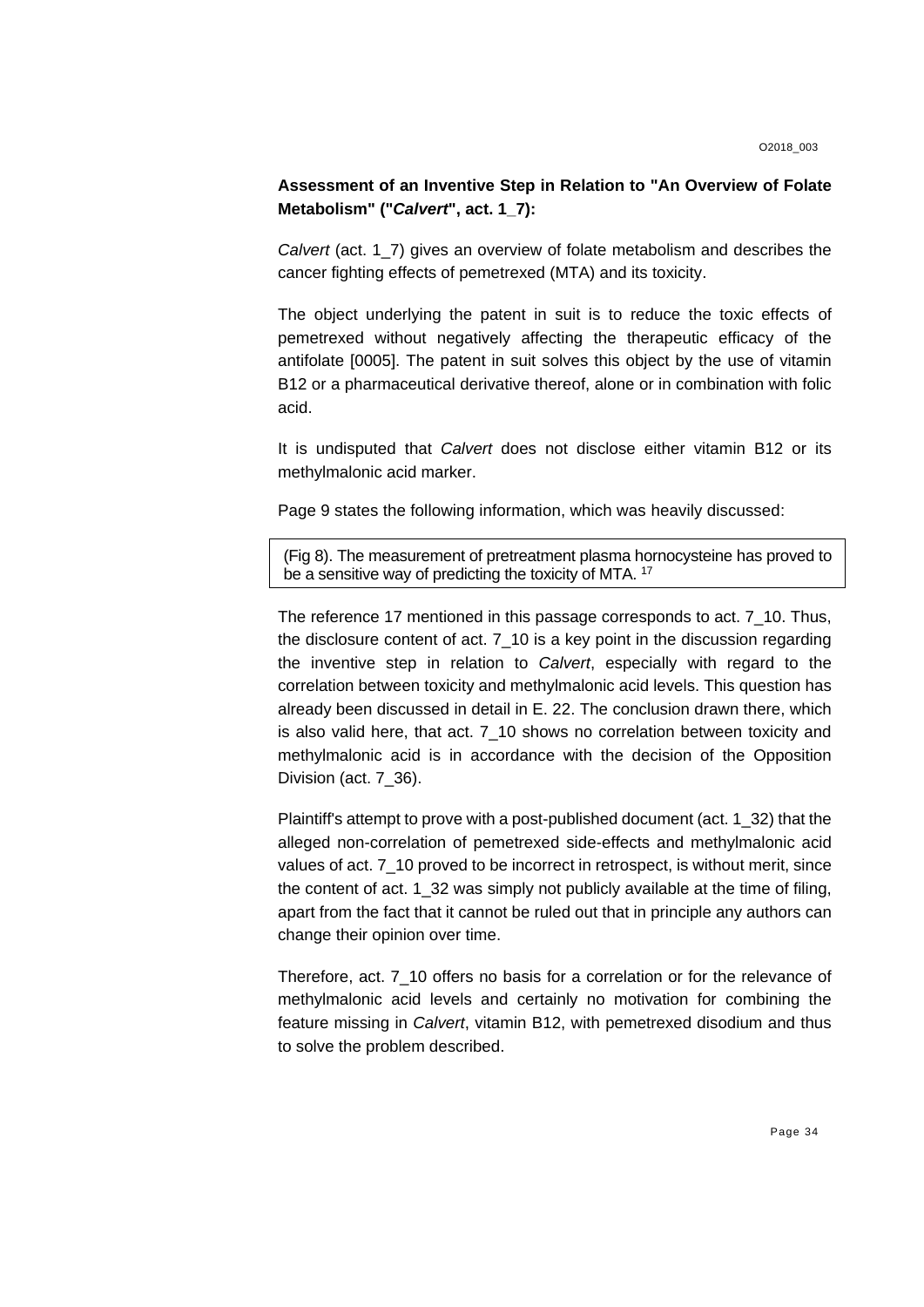Thus, the present claims 1 - 14 also involve an inventive step in relation to *Calvert* (act. 1\_7) as the closest state of the art.

#### **26. Inadmissible Amendment**

Plaintiff asserts an inadmissible amendment of claim 1. Plaintiff sees this inadmissible amendment in particular in the fact that the original claim 1 "*Method for administering...*" was changed to a Swiss type claim, the class "*antifolate*" was replaced by "*pemetrexed disodium*" and the compound class "*methylmalonic acid binding agent*" was replaced by a selection of specific compounds (act. 1, margin no. 171).

There is however no support for this selection of specific features (compounds) from several lists in the patent application as originally filed. In particular, the combination of features now contained in claim 1 of the patent in suit was not disclosed in an individualized form, which constituted a requirement for the admissibility of the amendment, according to the relevant case law of the Boards of Appeal of the European Patent Office (act. 1, margin no. 174).

Defendant objects to the existence of an inadmissible amendment. In particular, Defendant points out that, on the one hand, the change to the Swiss type claim format had been made correctly in order to meet the requirements of the European Patent Convention (act. 7, margin no. 252). On the other hand, the restricted features mentioned had been contained in a combination of the original claim 3 (reformulated as a "Swiss type" claim) with the dependent claims 7 and 9 (act. 7, margin no. 254). Thus, all of the features mentioned resulted directly and unambiguously from the description and claims of the version as originally filed.

In particular, there was no selection from any lists. T 727/00 concerned a combination of features selected from a list of 23 elements and a list of 6 elements (act. 7, margin no. 256).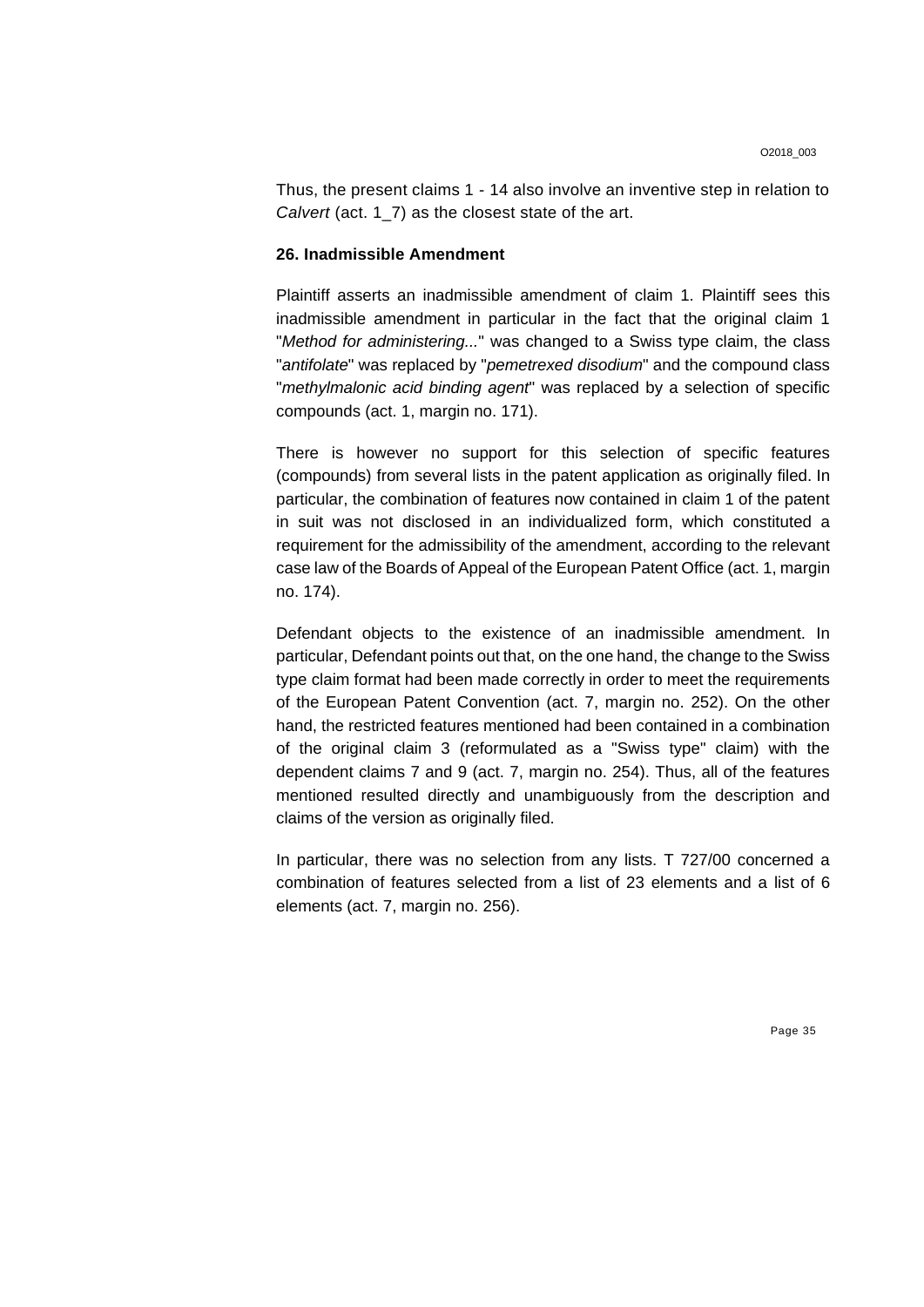#### **Assessment of the Inadmissible Amendment:**

The restricted features "pemetrexed disodium", "inhibition of tumor growth" and "vitamin B12" can be clearly identified in the original claims 3, 7 and 9 in combination with the disclosure on page 7, lines 5 - 7 (Alimta). Due to the interdependencies of the dependent claims, the individual combination of these elements is to be assessed as established. The reformulation of the original claim wording into a "Swiss type" claim does not change this assessment.

Thus, there is no "selection from lists" as a result of the restriction made and an inadmissible amendment does not exist.

## **27. Conclusion**

In summary, the granted claims 1 - 14 are novel in relation to *Worzalla* (act. 1\_12), none of Plaintiff's attacks regarding lack of an inventive step is convincing, and the patent in suit has not been amended inadmissibly. Accordingly, the action for revocation must be dismissed.

#### **Costs and Compensation**

#### **28.**

In accordance with the outcome, Plaintiff is liable for costs and compensation (Art. 106 para. 1 of the Swiss Code of Civil Procedure (ZPO)). Based on an amount in dispute of CHF 1.5 million (act. 1, margin no. 6, act. 7, margin no. 1), the court fee is to be set at CHF 80,000, is to be borne by Plaintiff and to be offset against Plaintiff's advance payment on costs (Art. 1 of the Regulations on Litigation Costs at the Federal Patent Court (*Reglement über die Prozesskosten beim Bundespatentgericht - KR-PatGer*), Art. 111 para. 1 of the Swiss Code of Civil Procedure). The interpreter costs in the amount of CHF 2,977 (cf. act. 62, 63) were caused by Defendant and are to be borne by Defendant.

## **29.**

The compensation for the professional legal representation is to be set at CHF 50,000 since the costs of professional legal representation were significantly lower than the patent attorney costs (cf. Art. 3 - 5 of the Regulations on Litigation Costs at the Federal Patent Court (LR-PatGer)). Defendant claims CHF 77,400 for the patent attorney costs (act. 60), which is acknowledged by Plaintiff (act. 61, p. 17).